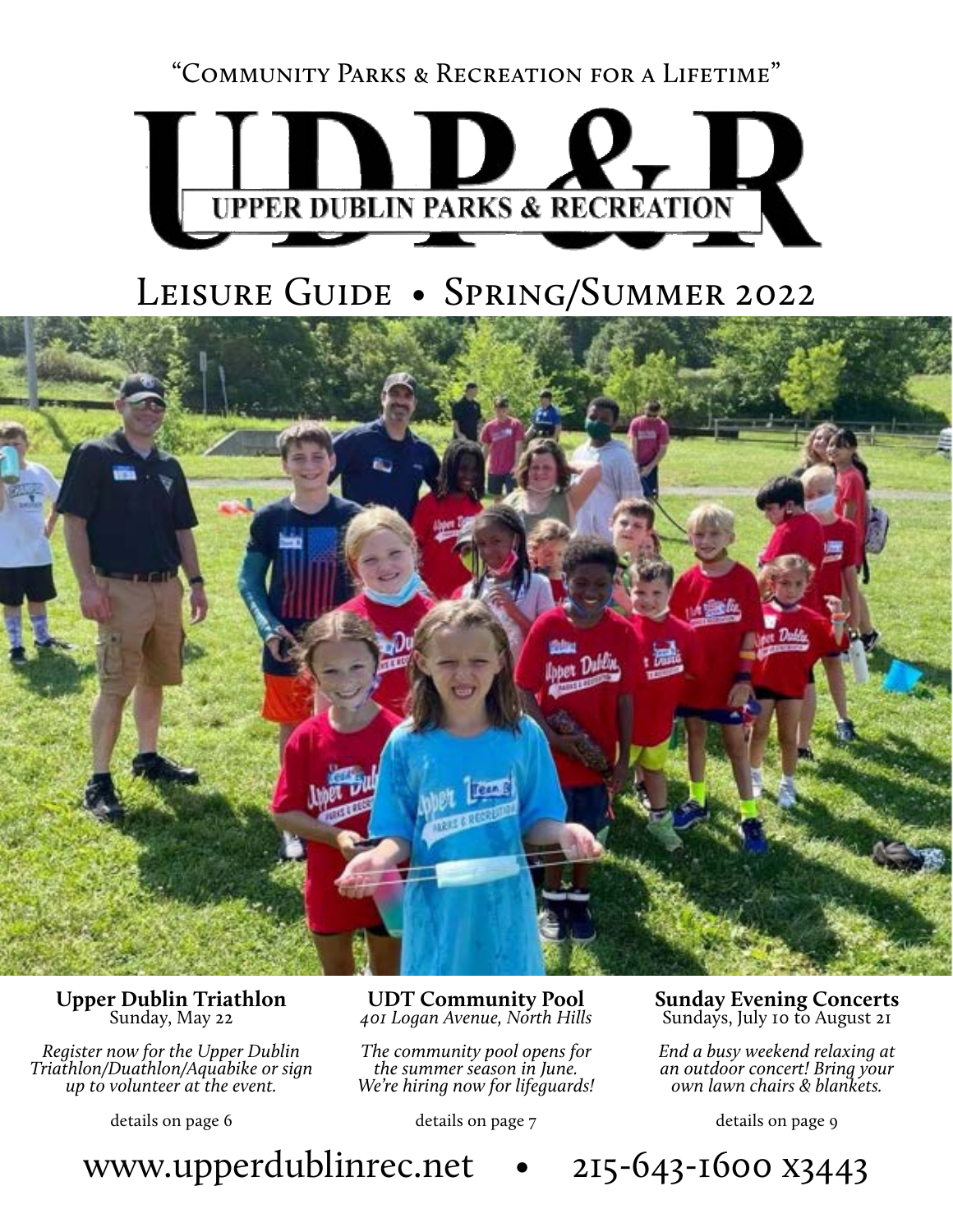## **general information**

### Greetings from the Director

As our community continues to rebuild from the September 1 tornado, the Upper Dublin Parks & Recreation Department is doing the same in our parks and with our programs and special events.

Throughout the Township's park system, over 2,400 replacement native trees and shrubs will have been planted between March and June. The majority were planted at Tannerie Run West (Park) by a contractor, but around 800 trees will be planted by volunteers (UD C.A.R.E.S. and Eagle Scout candidates) at 4 other locations that were affected by the tornado. Volunteer opportunities are available for planting as well as maintenance of the young plants. Interested individuals should sign up to receive the monthly UD C.A.R.E.S. email that will list upcoming events.

After a hiatus due to COVID-19, staff is excited for the return of summer camp favorites including Kidz Stage and X-Zone (with its daily trips). Many camps filled quickly this spring, but there are still plenty of opportunities for children to grow, learn and play. Our popular Flea Market and Sports Swap events will be June 4 in the parking lot of the Upper Dublin Library. UDP&R's Summer Concert Series will feature an array of talented musicians on Sunday evenings in July and August – please come and join us!

While many things are returning to Upper Dublin, there are some new things coming soon. Construction of 5+ miles of trails at Twining Valley Park should begin this summer with completion scheduled for late fall. This process began in 2014 with a feasibility study of the property, continued with it becoming a park in 2019 and the opening of the new dog park in 2021. Keep an eye out for other new park amenities in the future including pickleball courts and a graduated bike park. All of us at UDP&R appreciate the opportunity to continue serving you – thank you for that!

*Get out, Get active & Make a difference.* 

Derek Dureka Parks & Recreation Director

## PROGRAM LOCATION KEY

**Township Facilities** 

**MC** - Mondauk Common **HLW** - Henry Lee Willet Park **RP** - Robbins Park **TVP** - Twining Valley Park **SPARK** - Upper Dublin Sports Park **UDL** - Upper Dublin Library (520 Virginia Drive) **Other Locations Burn Brae Day Camp** - 1401 Twining Road **Competitive Edge Martial Arts** - 874 Welsh Road **Institute of Dance Artistry** - 400 Commerce Drive *For other Township locations, see page 19.*

## OFFICE HOURS

The UDP&R service window is located at the main desk at 370 Commerce Drive, Fort Washington during our regular hours - Monday to Friday from 8:00 am to 4:30 pm.

## Office Closures

Township offices, including UDP&R, will be closed on the following holidays during the Summer:

- **• Monday, May 30 Memorial Day**
- **• Monday, July 4 Independence Day**
- **• Monday, September 5 Labor Day**

### UDP&R Mission Statement

Upper Dublin Township Department of Parks and Recreation (UDP&R) is a professionally operated, multi-faceted leisure services organization. Our mission is based on a passion for enriching the lives of you, our residents, through recreation, creating ronment. We consistently strive to provide enjoy-<br>able experiences for you through warm, genuine service and quality facilities.

## Cancellations

**For UDP&R activities**, announcements and updates, visit www.upperdublinrec.net or our Facebook page. Registered participants will receive an email. Please make sure we have your current information on file! **For school district info**, visit www.udsd.org.



## Social Media

Be sure to "Like" UDP&R on Facebook and "Follow" us on Instagram for announcements and giveaways. **Upper Dublin Parks & Recreation**

*www.Facebook.com/UpperDublinParksandRecreation*

*Instagram: udt\_parksandrecreation* **Upper Dublin Dog Parks** *www.Facebook.com/UpperDublinDogParks*



UDP&R eNews

**Upper Dublin Township Community Pool** *www.Facebook.com/UDTCommunityPool*

UDP&R offers email announcements regarding programs and recreation activities. Sign up at www.upperdublin.net to receive these reminders.

Page 2 (215) 643-1600 x3443 Spring/Summer 2022 www.upperdublinrec.net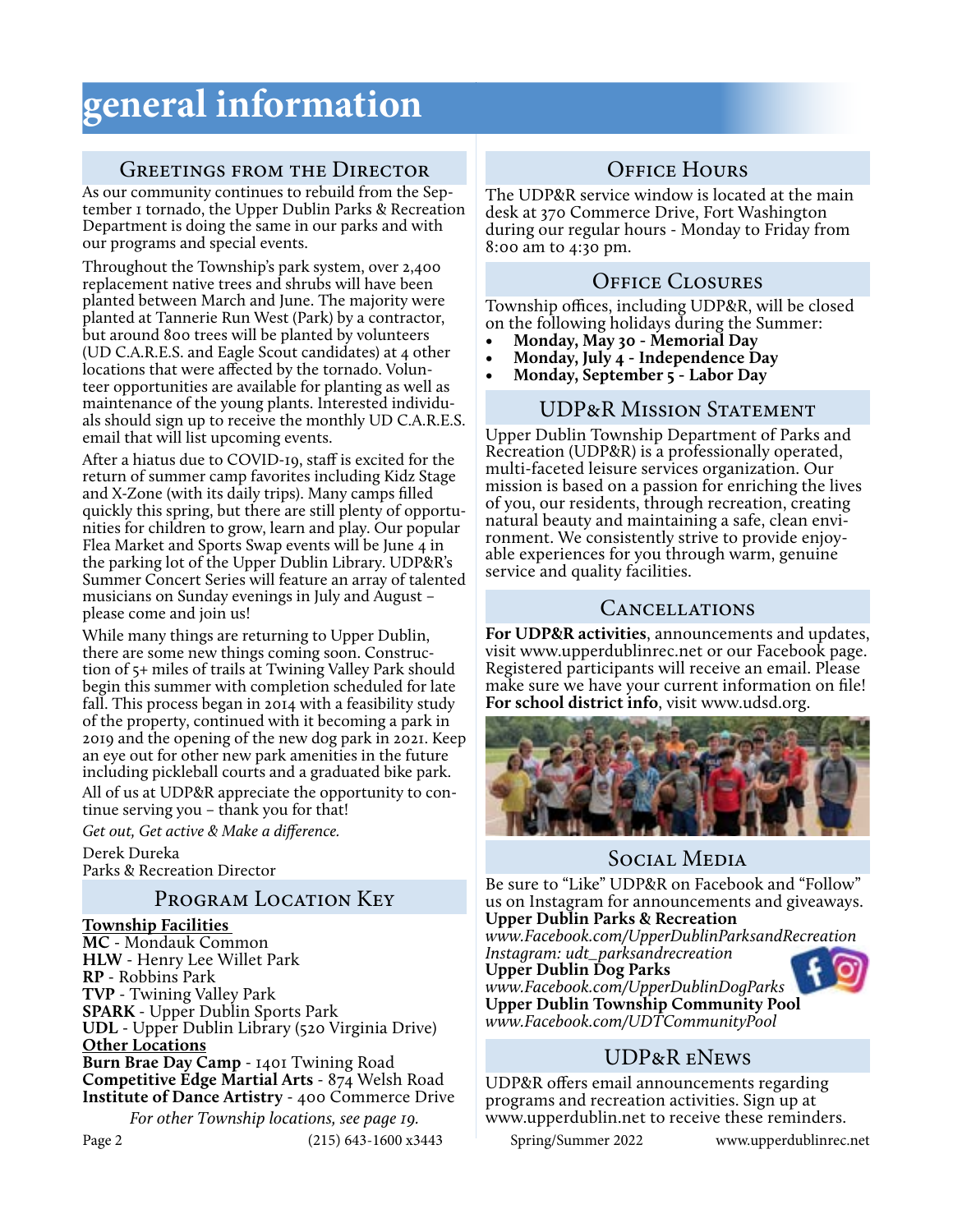# **table of contents**

| At-A-Glance Calendar                      | Pages $4 & 5$                 |  |
|-------------------------------------------|-------------------------------|--|
| <b>Adult Programs</b>                     | Pages 17 & 18                 |  |
| Children, Youth & Preschool Programs      | Pages 9 & 10                  |  |
| Clubs & Community Resources               | Page 6                        |  |
| Open Space & Trail Updates                | Page 20                       |  |
| Parks & Recreation & Township Information | Page 21                       |  |
| Program Registration & Hold Harmless      | Pages 22 & 23                 |  |
| Recreation Areas & Facilities             | Page 19                       |  |
| Special Events                            | Pages 8 & 9                   |  |
| <b>Summer Camps</b>                       | Pages 11, 12, 13, 14, 15 & 16 |  |
| <b>Tickets &amp; Trips</b>                | Page 18                       |  |
| Upper Dublin Dog Parks                    | Page 7                        |  |
| Upper Dublin Township Community Pool      | Page 7                        |  |

## How To Register & Special Program Notes

- To register, call the UDP&R office at (215) 643-1600 x3443 or visit us online 24 hours a day/7 days a week at www.upperdublinrec.net. *Discover, MasterCard or Visa accepted.*
- To be eligible for a program, participants must be the proper age by the end of the program.
- Waitlists will be formed when a program fills. Only age/grade appropriate participants will be waitlisted.
- A "resident" is anyone whose legal address is a residential property within Upper Dublin Township. All others will be charged the NR surcharge. *"R" is the resident fee and "NR" is the non-resident fee.*

### INCLUSION STATEMENT & ADA ACCESSIBILITY

- **• Inclusion Statement**: UDP&R welcomes and encourages people of all abilities to join in our programs and special events. We strive to create all-inclusive activities that open the door for every participant to reach their potential for full and active participation. Talk to us - we will do our best to accommodate requests.
- **• ADA Accessibility**: We recognize the importance of recreation for everyone. To the best of our ability, we will adapt our parks, programs, trips and special events to make them accessible to persons with special needs. Please indicate, at the time of registration, how we can accommodate your needs. We will extend every effort to reasonably accommodate requests.

## Upper Dublin Citizen Emergency Fund

The Upper Dublin Citizen Emergency Fund was created to provide relief to distressed persons in Upper Dublin facing a critical, immediate need for food, shelter, medical care or clothing for their health and well-being. If you know of someone in immediate need of one-time assistance, please contact the Township Manager's office.

## Upper Dublin Township Recreation Scholarship

Through the UDT Recreation Scholarship, there are financial assistance services available for qualifying Upper Dublin Township families' children. Guidelines and an application can be found on the UDP&R website -

- www.upperdublinrec.net. Financial assistance is available for programs offered by: • Upper Dublin Parks & Recreation (UDP&R) - summer camp programs
- Upper Dublin Junior Athletic Association (UDJAA) baseball, softball, field hockey, basketball, cheerleading & volleyball
- Upper Dublin Soccer Club (UDSC) recreational and travel soccer
- Upper Dublin Aquatic Club (UDAC) swimming, diving & water polo
- Upper Dublin Lacrosse Club (UDLC) boys lacrosse
- Upper Dublin Lacrosse Club (UDLC) girls lacrosse
- Upper Dublin Youth Football Club (UDYFC) football

www.upperdublinrec.net Spring/Summer 2022 (215) 643-1600 x3443 Page 3

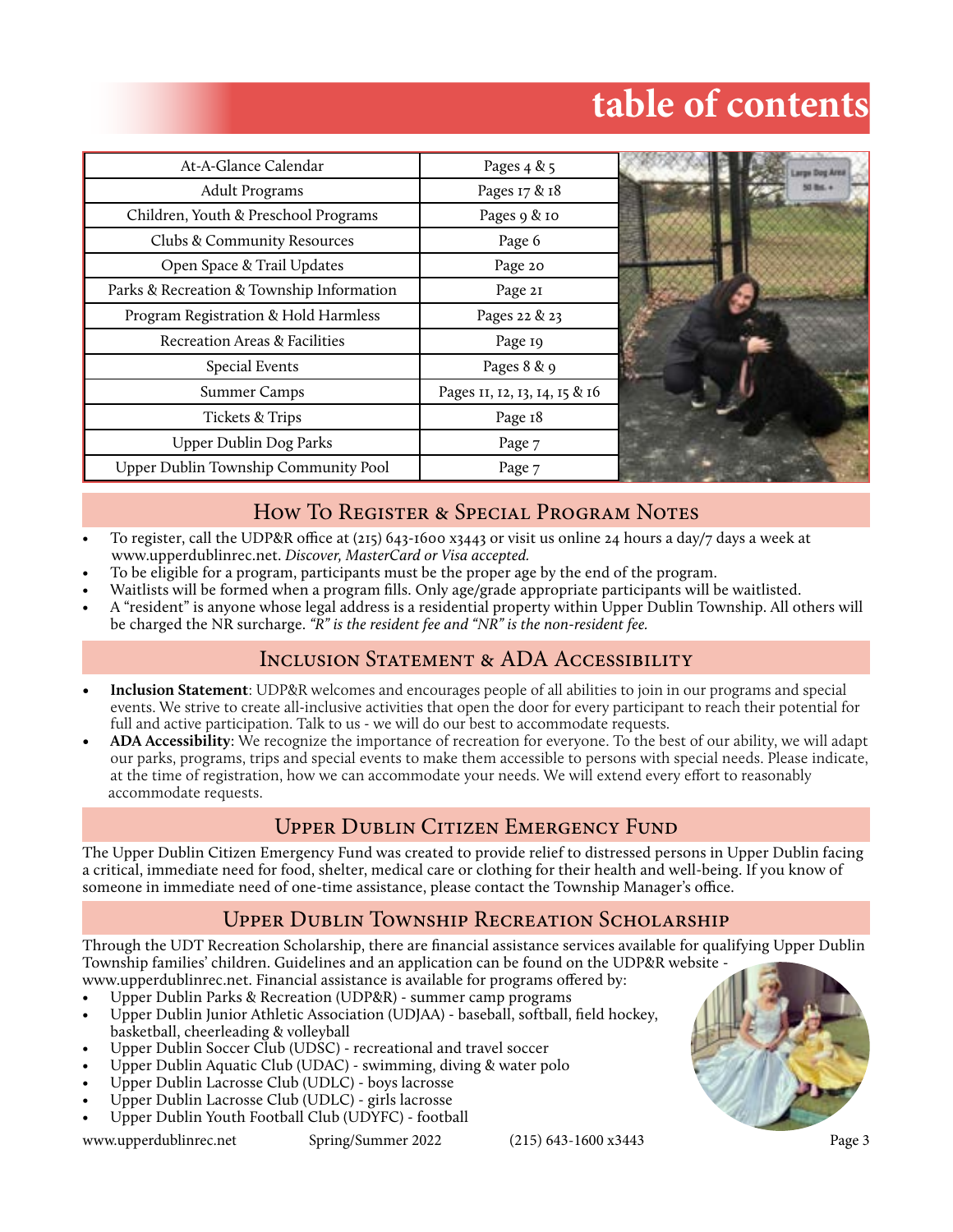# **spring/summer at-a-glance calendar**

| <b>WEEK</b>       | <b>MULTI-WEEK &amp;</b><br><b>WEEK-LONG PROGRAMS</b>                                                                                                                                                                                                 | <b>SPECIAL EVENTS, TICKETS &amp;</b><br><b>ONE DAY PROGRAMS</b>                                                                                                                                         |  |
|-------------------|------------------------------------------------------------------------------------------------------------------------------------------------------------------------------------------------------------------------------------------------------|---------------------------------------------------------------------------------------------------------------------------------------------------------------------------------------------------------|--|
| May 16-May 22     | Yoga with Matt Mitlas                                                                                                                                                                                                                                | Upper Dublin Triathlon Info Night (Mo 5/16)<br>Adult Craft Workshop: Herb Window Box (Tu 5/17)<br>Upper Dublin Triathlon Course Preview (Sa 5/21)<br>Upper Dublin Triathlon/Duathlon/Aquabike (Su 5/22) |  |
| May 23-May 29     |                                                                                                                                                                                                                                                      | Adult Craft Workshop: Patio Planter (We 5/25)                                                                                                                                                           |  |
| May 30-June 5     | Preschool Tae Kwon Do                                                                                                                                                                                                                                | Clue: UDP&R Edition (We 6/1-We 6/15)<br>Spring Flea Market (Sa 6/4)<br>Upper Dublin Sports Swap (Sa 6/4)                                                                                                |  |
| June 6-June 12    |                                                                                                                                                                                                                                                      | Babysitter's Training (Sa 6/11)<br>Discount Flower Show Tickets (Sa 6/11-Su 6/19)                                                                                                                       |  |
| June 13-June 19   | Tae Kwon Do Camp<br>Virtual Yoga                                                                                                                                                                                                                     | Adult Craft Workshop: Chalking (We 6/15)                                                                                                                                                                |  |
| June 20-June 26   | Adventure Squad Jr. Camp<br>Bricks 4 Kidz Camp: Cruisin' the Jungle<br>New! Creative Constructors Camp<br>Dance Camp<br>King Baseball Camp<br>MVP Minors Basketball Camp<br>Preschool Dance<br>Tae Kwon Do Camp<br>Twining Valley Day Camp<br>X-Zone | Temple Talk: Arboretum Tour (Th 6/23)                                                                                                                                                                   |  |
| June $27$ -July 3 | Bricks 4 Kidz Camp: Mining & Crafting<br>Cardinals Finishing Soccer Camp<br>Kidz Art Camp: Earth Explorers<br>Kidz Stage<br>Mad Science Camp<br>New! Princess Camp<br>Twining Valley Day Camp<br>X-Zone                                              |                                                                                                                                                                                                         |  |
| July 4-July 10    | Engineering for Kids Camp<br>Kidz Art Camp: Art All Around Us<br>Mad Science Camp<br>Twining Valley Day Camp<br>X-Zone                                                                                                                               | New! etc's High School Theatre Intensive (Tu 7/5-Sa 7/30)<br>Sunday Evening Concert (Su 7/10)                                                                                                           |  |
| July 11-July 17   | Chess Camp<br>Girls Basketball Camp<br>Jewelry Design Camp<br>Pottery Design Camp<br>Tennis Camp<br>Spy Training Camp<br>Twining Valley Day Camp<br>X-Zone<br>New! Yoga in the Park                                                                  | Sunday Evening Concert (Su 7/17)                                                                                                                                                                        |  |
| July 18-July 24   | New! Breath of Wilderness Camp<br>Cardinals Basketball Camp<br>Jewelry Design Camp<br>Pottery Design Camp<br>Science Explorers Camp<br>Tennis Camp<br>Twining Valley Day Camp<br>X-Zone                                                              | Sunday Evening Concert (Su 7/24)                                                                                                                                                                        |  |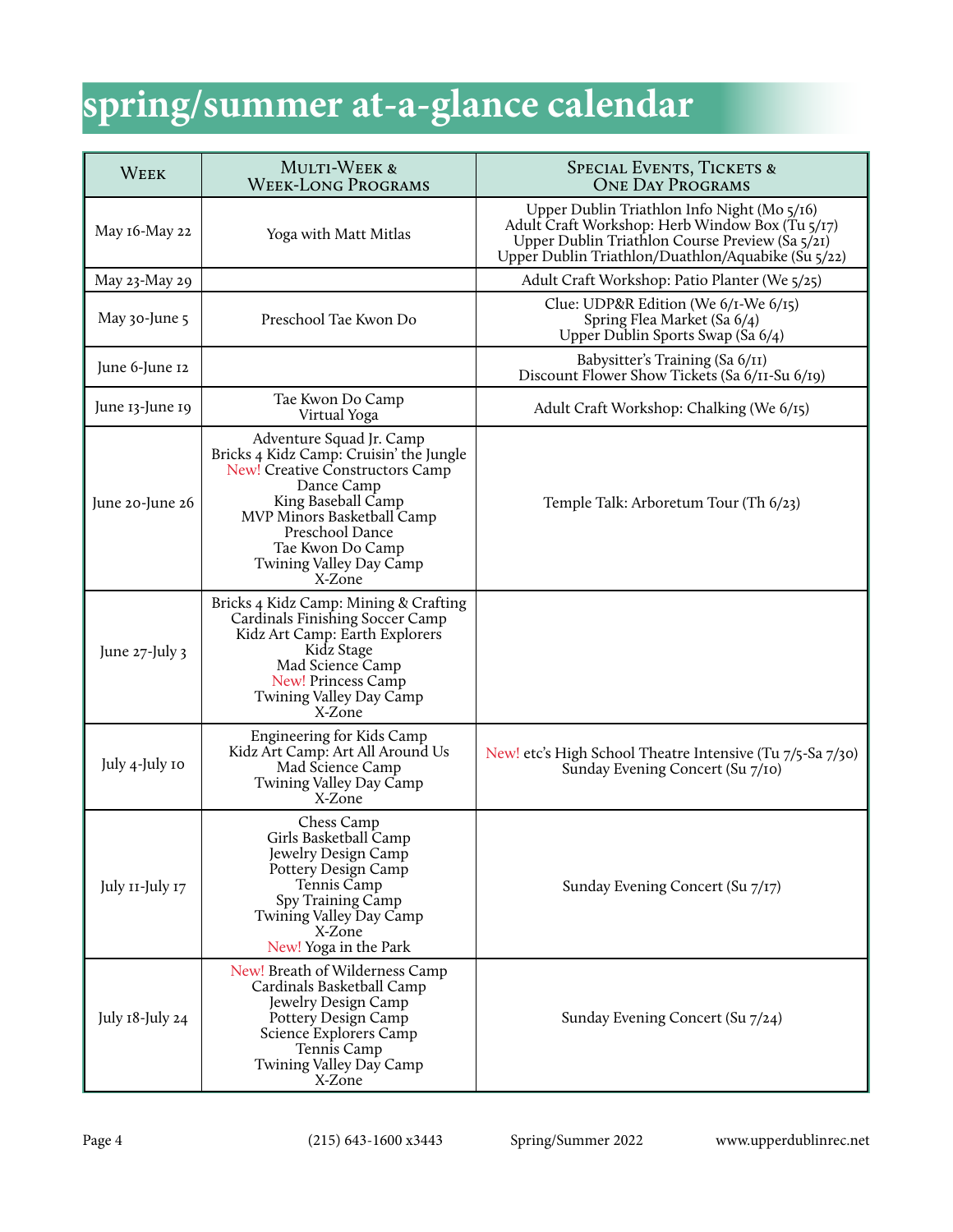## **spring/summer at-a-glance calendar**

|                     | <b>MULTI-WEEK &amp;</b><br><b>WEEK-LONG PROGRAMS</b>                                                                                                                                    | <b>SPECIAL EVENTS, TICKETS &amp;</b><br><b>ONE DAY PROGRAMS</b>                                                        |
|---------------------|-----------------------------------------------------------------------------------------------------------------------------------------------------------------------------------------|------------------------------------------------------------------------------------------------------------------------|
| July $25$ -Jul $3I$ | Cardinals Basketball Camp<br>Chess Camp<br>New! Escape the Camp<br>Science Explorers Camp<br>Tennis Camp<br>Track & Field Camp<br>Twining Valley Day Camp<br>X-Zone                     | New! etc's Peter and the Starcatcher performances:<br>(Th 7/28, Fr 7/29 & Sa 7/30)<br>Sunday Evening Concert (Su 7/31) |
| Aug I-Aug 7         | Brandywine School of Wizardry<br>Cardinals Finishing Soccer Camp<br>Preschool Tae Kwon Do<br>Science Explorers Camp<br>Total Play Multi-Sport Camp<br>Twining Valley Day Camp<br>X-Zone | Sunday Evening Concert (Su 8/7)                                                                                        |
| Aug 8-Aug 14        | Adventure Squad Camp<br>Kidz Art Camp: Animal Adventures<br>Total Play Multi-Sport Camp<br>Twining Valley Day Camp<br>Virtual Yoga<br>X-Zone<br>New! Yoga in the Park                   | Multi-Day Trip: California (We 8/10-Tu 8/16)<br>National S'mores Day (We 8/10)<br>Sunday Evening Concert (Su 8/14)     |
| Aug 15-Aug 21       | Lacrosse Camp<br>Mad Science Camp<br>Theatre Horizon Camp<br>Young Rembrandts Art Camp                                                                                                  | Park Poker Challenge (Fr 8/19-We 8/31)<br>Sunday Evening Concert (Su 8/21)                                             |
| Aug 22-Aug 28       | Dance Camp<br>Tae Kwon Do Camp<br>Theatre Horizon Camp<br>New! Ultimate Stealth Games<br>Young Rembrandts Art Camp                                                                      | Temple Talk: Planting for Climate Resiliance (Th 8/25)                                                                 |
| Aug 29-Sep 4        | Mad Science Camp<br>Theatre Horizon Camp                                                                                                                                                | Babysitter's Training (Mo 8/29)                                                                                        |

# **upper dublin c.a.r.e.s.**

UDP&R's community-wide volunteer group, Upper Dublin C.A.R.E.S. (**C**ommunity **A**dvocates for **R**ecreation & **E**nvironmental **S**ustainability) is dedicated to bettering the recreational and environmental well-being of Upper Dublin Township.



#### **Volunteer activities will include:**

- Removing invasive plants and cutting destructive vines throughout UD parks
- Fencing existing young, native trees
- 
- Planting native trees and shrubs<br>Collecting trash in parks and along streams
- Maintaining improved natural areas
- Assisting at large Township events

Projects will be organized as needed. If interested, please email Colleen Kenny at ckenny@upperdublin.net to be added to the email list. We look forward to seeing you come out and help make UD a better place!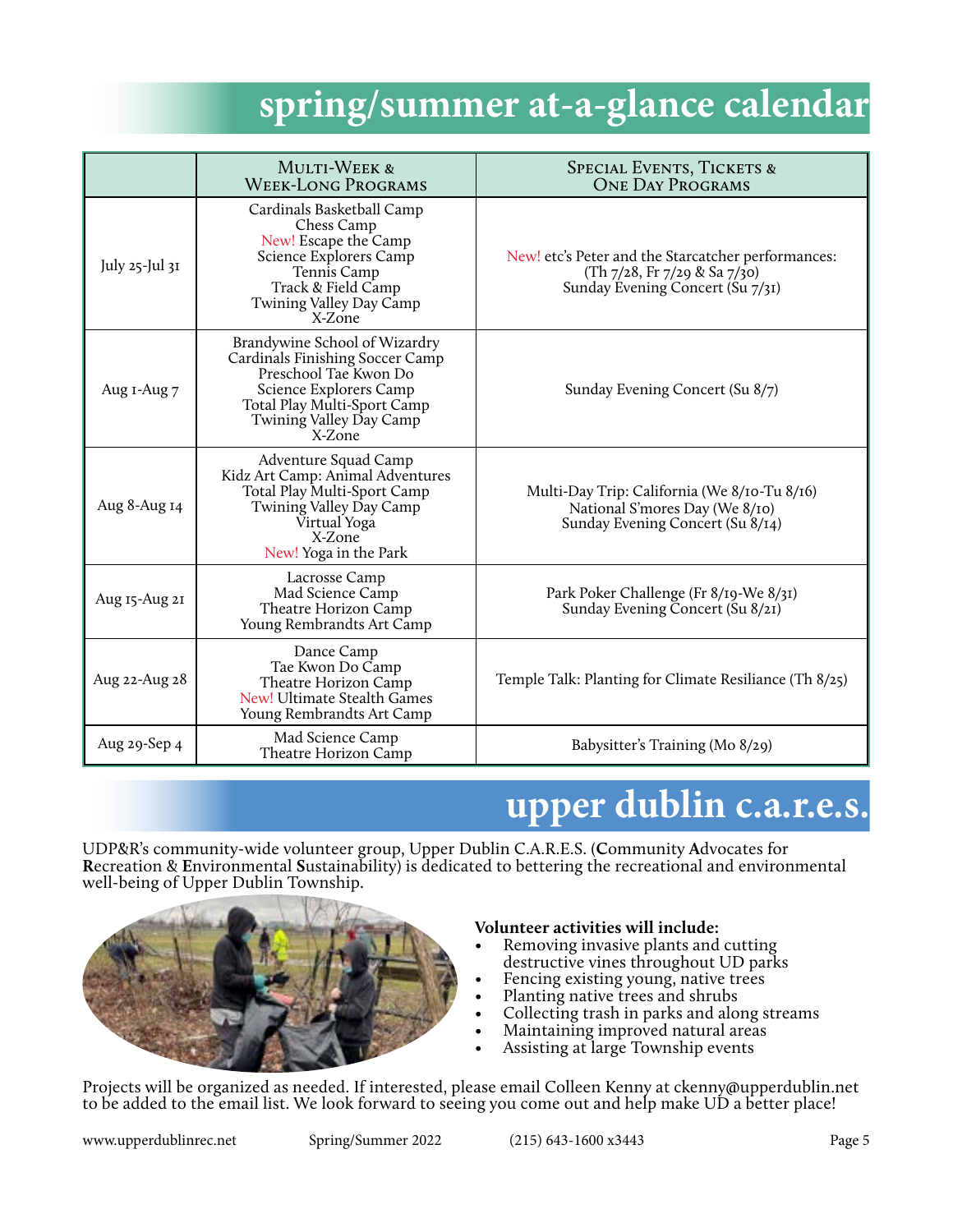# **triathlon/duathlon/aquabike**

### **Race Day is May 22, 2022! Register at www.runsignup.com.**

*Come out and TRI this year!* This unique community based race will feature a 350 meter pool swim, 10.6 mile bike race through the greater Fort Washington area and a 3.4 mile run through the Temple Ambler campus. Choose to complete the triathlon as an individual or relay team.

An aquabike event, consisting of the swim portion and a 10.6 mile bike race, is offered for those who choose not to run. A duathlon, consisting of a 2 mile run followed by an 10.6 mile bike race and finished off with the 3.4 mile run, is offered for those who choose not to swim.

Those interested in becoming a sponsor should contact Erin Timby at etimby@upperdublin.net. 100% of the net proceeds will be donated to charities serving the Upper Dublin community.

*Upper Dublin Triathlon/Duathlon/Aquabike presented by:*







## **clubs & community resources**

#### **Youth Sports Organizations**

UDP&R and UDSD work cooperatively with independent community groups that organize youth sports for Upper Dublin youth. The responsibility for forming teams/leagues, scheduling games and organizing registrations rests solely with the youth sports organizations.

#### **Upper Dublin Lacrosse Club (UDLC)**

Offers boys lax programs each spring - www.udlacrosse.com Offers girls lax programs each spring - www.cclcgirls.com/usl.la/

**Upper Dublin Aquatic Club (UDAC)** Offers training & competition at all levels in the sports of swimming, diving & water polo - www.udac.us

**Upper Dublin Ice Hockey Club** Offers competitive, year-round league play - www.udihc.com

**Upper Dublin Junior Athletic Association (UDJAA)** Offers softball, baseball, field hockey, basketball, volleyball & cheerleading- www.udjaa.com

**Upper Dublin Soccer Club (UDSC)** Offers intramural soccer each fall and year-round travel soccer www.upperdublinsoccerclub.org.

**Upper Dublin Youth Football Club(UDYFC)** Offering football - www.udyfc.org.

**Upper Dublin Youth Wrestling (UDYW)** Offering wrestling October-March each year - www.udywa.org.

#### **Environmental**

**Maple Glen Garden Club** www.facebook.com/MapleGlenGardenClub

#### **UD C.A.R.E.S**

UDP&R's volunteer group - tree planting, invasive plant removal, etc. (more info on page 5). Contact ckenny@upperdublin.net for more info!

#### **Upper Dublin Tree Tenders**

Please contact udtreetenders@gmail.com for more info!

### **Health & Fitness**

**Ambler Area Running Club (AARC)** www.aarclub.com

#### **Civic Organizations & Groups**

**Kiwanis Club**

Ambler, Glenside and Willow Grove - www.pakiwanis.org

**Lions Club**

Abington, Glenside, Oreland and Willow Grove - www.lions14r.org

**Rotary Club**

Ambler (www.amblerrotary.org), Glenside (www.rotary7450.org/Glenside), Willow Grove (www.willowgroverotary.org)

**Community Ambulance Association of Ambler** CPR/First Aid class & car seat checks - www.amblerambulance.org

**S.A.A.C (Senior Adult Activities Center) of Montco** http://www.montcosaac.com/locations.htm

#### **Scouts**

**Boy Scouts**

Baden-Powell District (UD & surrounding area) - www.colbsa.org

**Girl Scouts** Girl Scouts of Eastern PA (UD & surrounding area) - www.gsep.org

#### **Business Organizations**

**Eastern Montgomery County Chamber of Commerce** www.emccc.org

**Fort Washington Business Alliance (FWBA)** www.fwbaonline.com

**Willow Grove Chamber of Commerce (WGCC)** www.montgomerycountychamber.org/business/greater-willow-grovechamber-of-commerce/

Page 6 (215) 643-1600 x3443 Spring/Summer 2022 www.upperdublinrec.net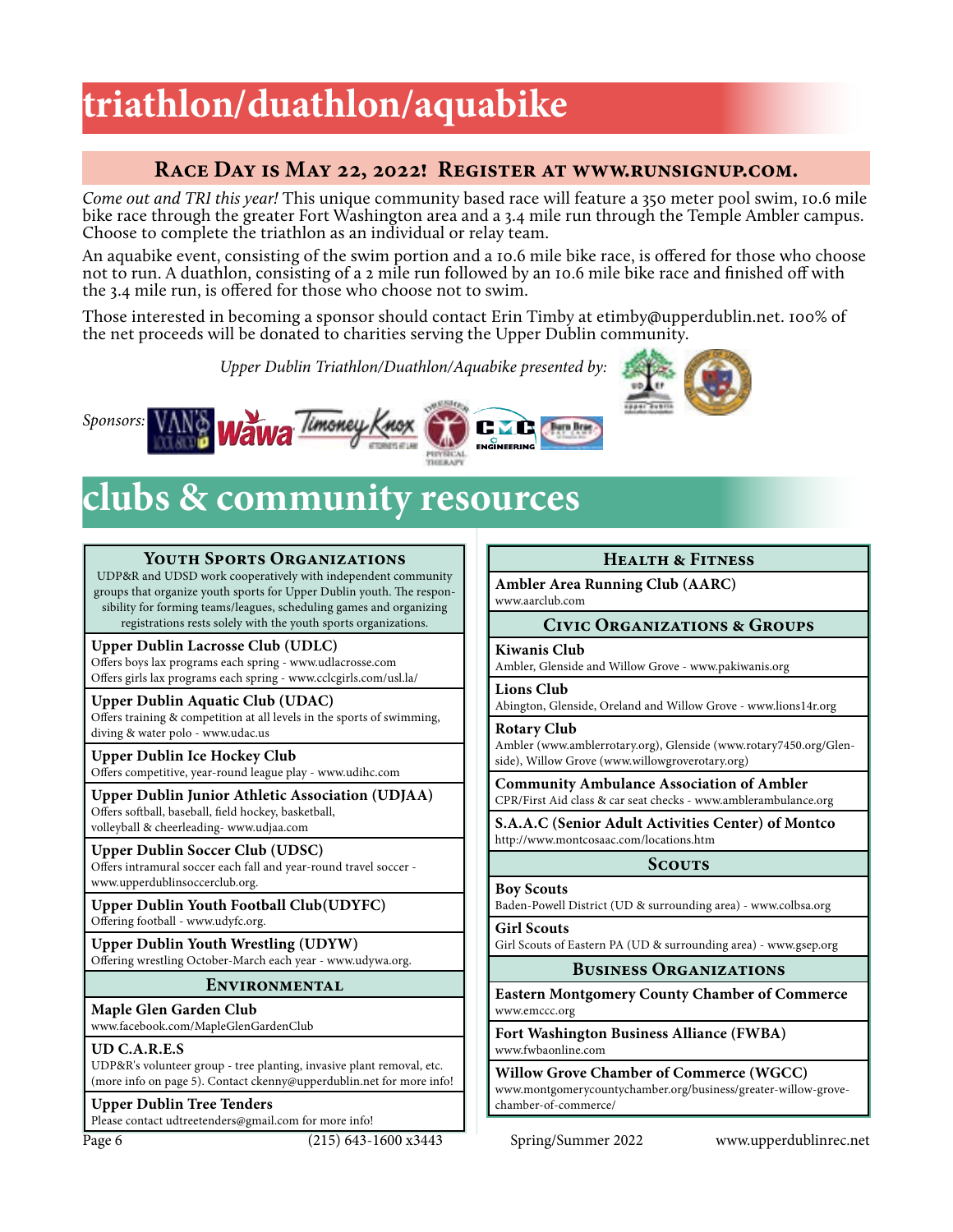## **upper dublin township community pool**

## *401 Logan Avenue North Hills, PA 19038*

#### FEE SCHEDULE

#### **WEEKDAYS**

| $0-2$ years         | Free       |
|---------------------|------------|
| $3-12$ years        | \$1R/\$3NR |
| $13 + \text{years}$ | \$2R/\$6NR |

### WEEKENDS & HOLIDAYS

| $0-2$ years         | Free       |
|---------------------|------------|
| $3-12$ years        | \$2R/\$6NR |
| $13 + \text{years}$ | \$4R/\$8NR |

**We're Hiring!** 

**NANANANANANANANANAN** Lifeguard applications *(hourly incentives available!)*  for the Upper Dublin Township Community Pool are available online at www.upperdublin.net.



From Saturday, June 18 to Monday, September 5, this public facility will be open from 1p-6p on weekdays (Wednesday through Friday) and 1p-8p on weekends/holidays. The pool will be open weekends only beginning the week of August 15. The pool is closed during inclement weather.

Pool guards are certified in Lifeguarding, CPR and First Aid. Children under 12 must be supervised by a friend or family member aged 16+ years.

Summer Camps must pre-register with the UDP&R office by calling (215) 643-1600 x3238. Private groups/ parties (10 or more people) must make arrangements with the pool managers by calling 215-643-1600 x3236 after the pool opens for the season.

Bathing suits are required. For those not pottytrained, please use swim diapers. Please bring towels and wear shoes or sandals to and from the facility. Changing areas, showers and restrooms are provided.

This is a NO-SMOKING PERMITTED property as per ordinance #1102, dated December 10, 2002 and as per ordinance #1200, dated April 8, 2008.

# **upper dublin dog parks**

Located at 1400 Twining Road, Dresher, Twining Valley Dog Park is NOW OPEN! The park is nearly 4.7 acres spread between 3 different enclosures. The small enclosure (dogs under 25 lbs) is .9 acres, the medium enclo-<br>sure (dogs 26-49 lbs) is 1.75 acres and the large enclosure (dogs 50+ lbs) is 2 acres.

Frequently Asked Questions:

- **• Where do I park?** For the time-being, dog park users must park in the main Twining Valley Park parking lot by the former golf clubhouse and use the tunnel that connects the two sides of the park. **A** 50 car park**ing lot is being constructed adjacent to the dog park and will be completed by Fall 2022.**
- **• Will the existing dog park, MonDaug Bark Park, be closed?** At a future date, Mondaug Bark Park will be closed for maintenance: improving site drainage, re-establishing grass and planting trees. The entry gates will be equipped with the same electronic access system being installed at the Twining Valley Dog Park.
- Where are dogs allowed at Twining Valley Park? Outside the enclosures, leashed dogs can be walked throughout the entire 105-acre Twining Valley Park property. Emphasis on leashed!
- Will a membership or fee be required to access the Twining Valley Dog Park? Membership is not required at this time, but will be in late 2022. Future access will be membership based and restricted with an electronic access system. Members will be issued a fob to gain access to the enclosures, which is free for UD residents with a \$5 security deposit, \$75 per year for non-residents and \$200 per year for commerical users. An online orientation will be required to be completed. Proof of current vaccinations and a current Montgomery County dog license will be required. Once re-opened, the same electronic access system will apply to Mondaug Bark Park. Membership will provide access to both facilities.

#### **All Twining Valley FAQ's can be found at www.upperdublin.net.**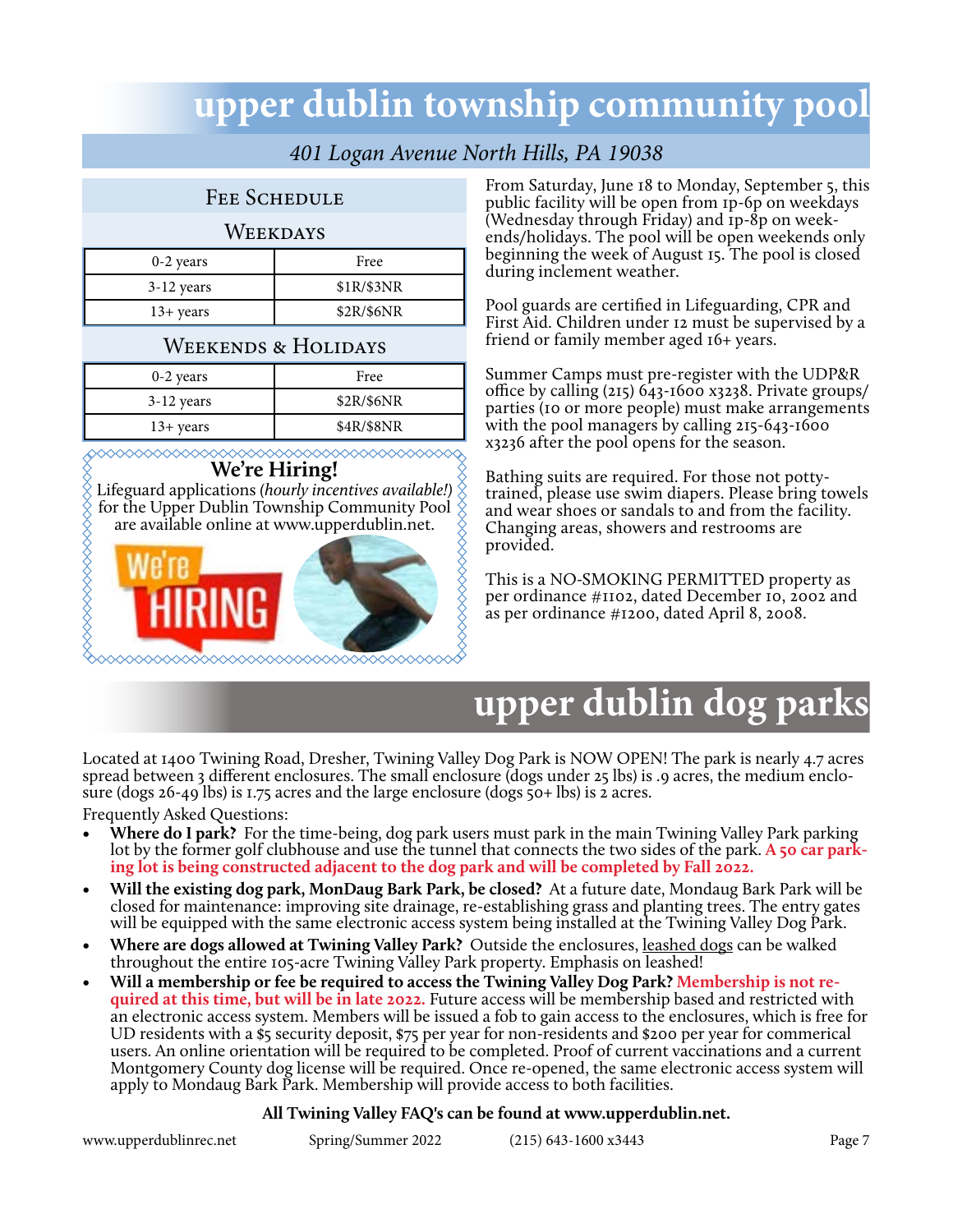## **special events**

## PARK POKER CHALLENGE

Will you find a royal flush, full house, three of a kind or a pair? From August 19 to 31, 52 playing cards will be hidden throughout Upper Dublin's park system and your challenge is to put together the best 5-card poker hand. Prior poker knowledge is not necessary. **The rules of the game:**

- On August 19, a list of how many cards are located in each park will be posted on UDP&R's Facebook, Instagram and website.
- Playing cards <u>are not to be taken</u>, simply snap your photo with each of the playing cards you find. Your face and an official playing card must be visible in each photo.
- By August 31, post your best 5-card poker hand to UDP&R's Facebook or Instagram page in succession (photos must be posted together).
- In case of a tie, the top prize will be awarded to the person who submitted the best hand first.
- Additional prizes will be raffled off for those who submitted their poker hands by August 31.

## Spring Flea Market

We believe that "one man's trash is another man's treasure!" What a great way to locate inexpensive items, clothing, jewelry, furniture, electronics and games. Event takes place in the UD Library parking lot and will be canceled in the event of inclement weather. **(All ages)**

*Location: UD Library 20 min/35 max (for vendors)* **Event takes place on a Saturday**

| Activity # | Jate   | Time  | Vendor Fee     |
|------------|--------|-------|----------------|
| 5020.101   | Sa 6/4 | 8a-1p | $$15R$ /\$20NR |

**Vendors:** Reservations are on a "first come, first served" basis. You must supply your own tables/ chairs. You must supply your own change.

## Doggie Paddle

Bring your canine companion(s) to the pool for one more day of summer fun. Enjoy the wading pool, main pool and large grass area. 50% of the proceeds will be donated to the Montgomery County SPCA. Each dog must be accompanied by a responsible adult (18+ yrs) - limit two dogs per owner. If you have concerns about the behavior of your dog, you may want to pass on this event. Dogs using this park must be properly licensed, inoculated and healthy.

*Location: UD Community Pool 20 min/60 max*

#### **Event takes place on a Sunday**

| Activity # | Date      | Time      | Fee.        |
|------------|-----------|-----------|-------------|
| 5505.201   | $Su$ 9/11 | $10a-12p$ | \$5 per dog |

## **Clue** UDP&R EDITION

Get ready, detectives - UDP&R has another mystery for you! We will post a list of parks where clues are hidden. Search along the trails for paper clues to help you solve the mystery. A master list of suspects, weapons and locations will be posted at www.upper- dublinrec.net. Win prizes for solving the mystery!

> *You have from June 1 to June 15, 2022 to solve the mystery!* **(All ages)** *Location: For you to find out!!!*

## NATIONAL S'MORES DAY

Join us around the campfire at Robbins Park to celebrate National S'mores Day! We'll do a campfire, craft and enjoy roasting marshmallows with the whole family. Make the traditional S'more or try new favorites like mint & Reese's! **(All ages)**

*Location: RP 20 min/50 max* **Event takes place on a Wednesday**



## Upper Dublin Sports Swap

We're collecting and distributing used sports equipment to recycle back to the UD community. Don't throw your gear away - swap it for gear you need! *Collection & swap takes place at the UD Library.*

#### **Drop off your stuff:**Tue, May 31 to Fri, June 3 **\*Pick out new stuff:** Sat, June 4 from 8a-1p \*you *DON'T* need to donate in order to take items!

All gear must be gently used/new. We are collecting: Cleats, new mouth guards, ice skates, shin guards, compression shorts, heatguard shirts, gloves, bats, helmets, pads, sticks, goggles, pants, etc.

Page 8 (215) 643-1600 x3443 Spring/Summer 2022 www.upperdublinrec.net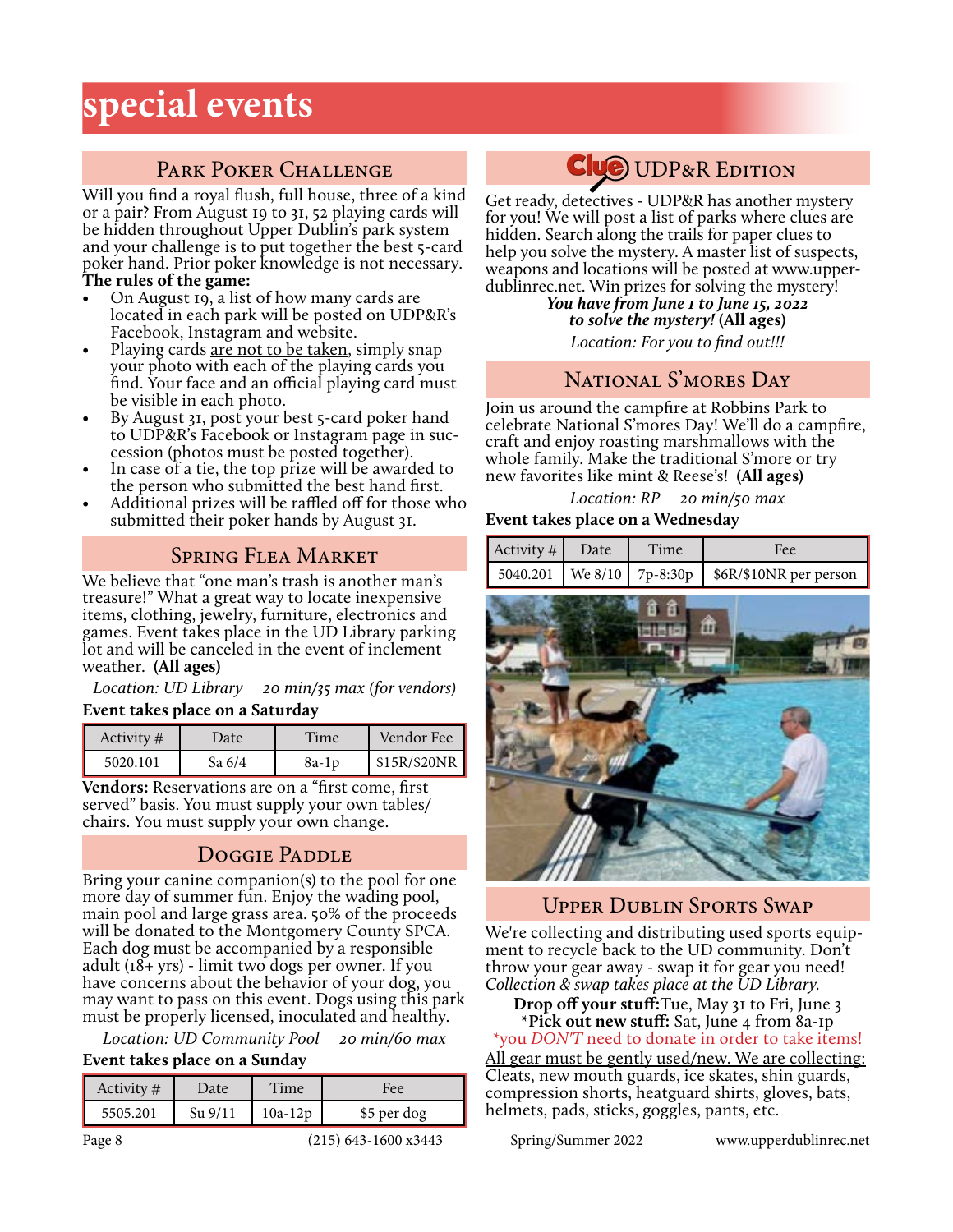## **special events**

## Sunday Evening Concert Series

End a busy weekend relaxing at a Sunday Evening Concert! Don't forget to bring your own lawn chairs and blankets. Concerts will be held outdoors at the **Upper Dublin Library** (520 Virginia Dr., Fort Washington). In the event of inclement weather, concerts will move inside the Bonnie & Donald Shanis Auditorium.

| Date    | <b>Band</b>                                        | Genre                               | Date      | <b>Band</b>                 | Genre                |
|---------|----------------------------------------------------|-------------------------------------|-----------|-----------------------------|----------------------|
| Su 7/10 | Barefoot Bobby and the Breakers                    | Pop, Country & Rock                 | Su 7/31   | 309 Express Band            | Classic Country      |
| Su 7/17 | Rave On                                            | The Buddy Holly,                    | Su 8/7    | Philadelphia Funk Authority | Dance & Party        |
|         |                                                    | Rov Orbison Show<br>Bid Band Jazz & | $Su$ 8/14 | Zydeco-A-Go-Go              | Zydeco               |
| Su 7/24 | Rendition Big Band featuring<br>vocalist Stu Weitz | Swing                               | Su 8/21   | <b>Blue Waters</b>          | Blues & Classic Rock |

**July** concerts take place from 6:30 pm to 8:00 pm. **August** concerts take place from 6:00 pm to 7:30 pm.

## pre-school programs

## Super Soccer Stars

Learn skills in a fun, non-competitive, educational environment. Use soccer to nurture, to build selfconfidence and develop teamwork. Low child-tocoach ratio! Super Soccer Stars is the Official Youth Soccer Program of the Philadelphia Union. **(Ages 2-3, 3-4 & 4-5 yrs)**

#### *Location: MC Instructor: Super Soccer Stars 3 min/12 max*

#### **Programs meet on Fridays**

| Activity # | Ages    | Dates         | Time         | Fee                | Length |
|------------|---------|---------------|--------------|--------------------|--------|
| 1030.301   | $4 - 5$ | Fr 9/16-10/14 | $12p-12:50p$ | \$110R/<br>\$121NR | 5      |
| 1030.302   | $3 - 4$ | Fr 9/16-10/14 | $1p-1:45p$   | \$110R/<br>\$121NR | 5      |
| 1030.303   | $2 - 3$ | Fr 9/16-10/14 | $2p-2:40p$   | \$110R/<br>\$121NR | 5      |
| 1030.304   | $2 - 3$ | Fr 9/16-10/14 | $3p-3:40p$   | \$110R/<br>\$121NR | 5      |

*\*Rain date is Fr 10/21.*

Due to a child day care center certification requirement for operation of certain preschool programs by the PA Department of Human Services, a parent or guardian must stay present on-site throughout the duration of any program offered for preschool aged children. A pre-school aged child is defined as any child that has not yet started kindergarten. If you have any questions, please contact UDP&R at 215-643-1600 x3443. 

#### www.upperdublinrec.net Spring/Summer 2022 (215) 643-1600 x3443 Page 9

## Pre-school Tae Kwon Do

Build self-esteem, confidence, discipline and a positive outlook in this introductory martial arts class. Physical benefits include balance, coordination and endurance. Dress for activity. **(Ages 3-5 yrs)**

*Location: Competitive Edge Instructor: CE*

*5 min/12 max*

#### **Program meets on Mondays/Wednesdays or Tuesdays/Thursdays**

| Activity $#$         | Dates        | Time     | Fee          | Length |  |
|----------------------|--------------|----------|--------------|--------|--|
| Mondays & Wednesdays |              |          |              |        |  |
| 1026.107             | $6/1 - 6/27$ | 5p-5:30p | \$54R/\$66NR | 8      |  |
| 1026.201             | $8/1 - 8/24$ | 5p-5:30p | \$54R/\$66NR | 8      |  |
| Tuesdays & Thursdays |              |          |              |        |  |
| 1026.108             | $6/2 - 6/28$ | 5p-5:30p | \$54R/\$66NR | 8      |  |
| 1026.202             | $8/2 - 8/25$ | 5p-5:30p | \$54R/\$66NR | 8      |  |

## PRE-SCHOOL DANCE

A combination of ballet and jazz, this class teaches ibility, strength, balance and coordination. Imagination, props and music are incorporated.

**(Ages 3-5 yrs)**

488888888888888888888

*Location: Institute of Dance Artistry Instructor: IDA* 

*6 min/18 max*

#### **Program meets on Saturdays**

| Activity $#$ | Dates           | Time        | Fee          | Length         |
|--------------|-----------------|-------------|--------------|----------------|
| 1020.201     | Sa $6/25 - 8/6$ | $9:15a-10a$ | \$66R/\$79NR | $6 \times 7/2$ |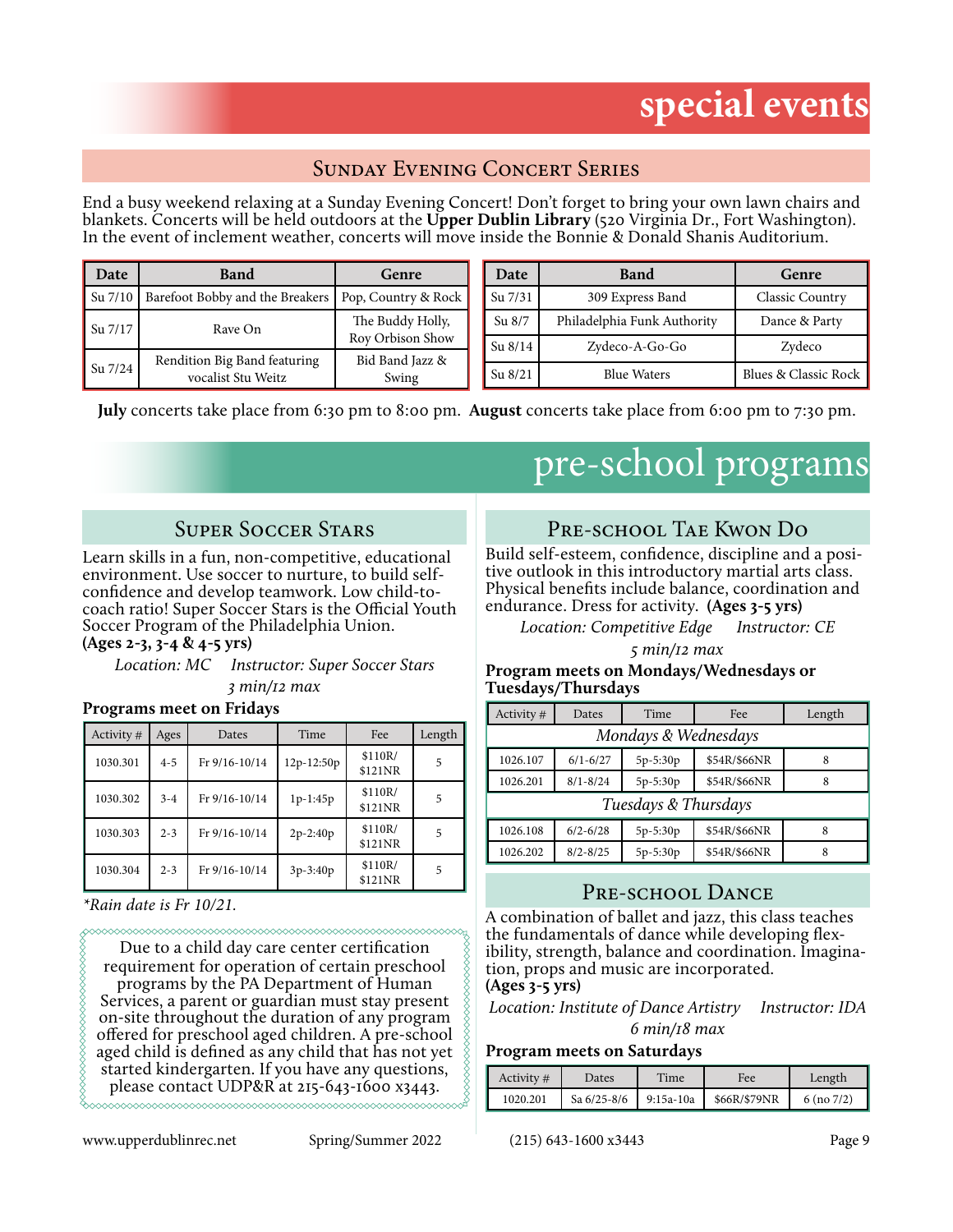## **children & youth programs**

### **ARCHERY**

Join us for fun and creativity learning archery! Classes focus on safety, skills and drills. Learn about proper form, range rules and etiquette. All skill levels welcome! We'll do target shooting (standard, goodie filled balloons and more!), range shooting, fun games and paint to create art-chery! **(Currently in grades 1-8)**

> *Location: Burn Brae Day Camp Instructor: Anne Margaret 8 min/12 max*

#### **Program meets on Mondays or Tuesdays**

| Activity $#$ | Dates        | Time          | Fee          | Length |
|--------------|--------------|---------------|--------------|--------|
| 2002.201     | Mo 9/12-9/26 | $4:15p-5:15p$ | \$42R/\$50NR |        |
| 2002.202     | Mo 9/12-9/26 | 5:20p-6:20p   | \$42R/\$50NR |        |
| 2002.203     | Tu 9/13-9/27 | $4:15p-5:15p$ | \$42R/\$50NR |        |
| 2002.204     | Tu 9/13-9/27 | $5:20p-6:20p$ | \$42R/\$50NR |        |

*Rain dates are Mo 10/3 & Tu 10/4*



## etc's High School Theatre

everybody's theater company brings an intensive production workshop of *Peter and the Starcatcher*. Learn about production, including text analysis, voice, character work, physical theatre, prop construction, costuming, dramaturgy and publicity. **(Currently in grades 8-11)**

#### *Location: TVP and UD Lutheran*

*Instructor: etc staff 20 min/25 max*

#### **Program schedule varies**

| Dates      | Time    | Fee            | Length  |
|------------|---------|----------------|---------|
| See below* | $6p-9p$ | \$425R/\$450NR | 4 weeks |

*\*Rehearsals are weekdays, 7/5 to 7/21, plus Sundays, 7/10, 7/17 & 7/24. Dress rehearsals are 7/25-7/27 and performances are 7/28 at 7p, 7/29 at 7p and 7/30 at 2p & 7p at Upper Dublin Lutheran.*

## **twining valley day camp & x-zone**

### Twining Valley Day Camp

#### **Monday-Friday, June 20 to August 12** *Camp is closed Monday, July 4* **Completed grades K-4 Location: Twining Valley Park**

Each week is different with a variety of carefully planned activities, including arts & crafts, organized games, entertainment and special events. The staff to child ratio is no greater than 1:10.

#### **THIS CAMP IS CURRENTLY FULL.**

## Babysitter's Training

This American Red Cross course provides current and future babysitters with confidence, competence and life skills. Learn to provide safe and responsible care to children in the absence of parents. Practice basics such as diapering, feeding, first aid, safety and problem solving. You MUST meet these ARC requirements to receive certification: show maturity and proper behavior, complete in-class assignments and activities and attend the entire class. Please bring two pencils, a snack and water bottle.

### **(Currently in grades 6-8 and at least 11 yrs old)**

*Location: UD Library Instructor: Stephanie Bennett 6 min/8 max*

#### **Program meets on a Monday or Saturday**

| Activity $#$ | Dates     | Time    | Fee          | Length |
|--------------|-----------|---------|--------------|--------|
| 2005.104     | Sa $5/14$ | $9a-1p$ | \$70R/\$84NR |        |
| 2005.105     | Sa 6/11   | $9a-1p$ | \$70R/\$84NR |        |
| 2005.201     | Mo 8/29   | $9a-1p$ | \$70R/\$84NR |        |

## KIDZ STAGE

Performing...*Seussical KIDS*! Learn the basics of acting, voice/music, dancing, stage movement and musical theatre! A great introduction to the world of theatre! **(Currently in grades 8-11)**

#### *Location: TBA*

*Instructor: Carl Smith and Shaun Yates* 

*15 min/24 max*

#### **Program meet Mondays to Thursdays**

| Dates                             | Time       | Fee            | Length  |
|-----------------------------------|------------|----------------|---------|
| Mo $6/27$ -Th $7/21$ <sup>*</sup> | $9a-1:30p$ | \$400R/\$480NR | 4 weeks |

*\*Performances are in the evenings of Tuesday, July 19 and Wednesday, July 20.*

### X-Zone

#### **Monday-Friday, June 20 to August 12** *Camp is closed Monday, July 4* **Completed grades 4-8 Location: Upper Dublin Library**

Each week is different with a variety of on-site games and programs. Visit the UDT Community Pool and take trips to locations such as Hershey Park, Dorney Park, Dutch Springs & more!

#### **THIS CAMP IS CURRENTLY FULL.**

Page 10 (215) 643-1600 x3443 Spring/Summer 2022 www.upperdublinrec.net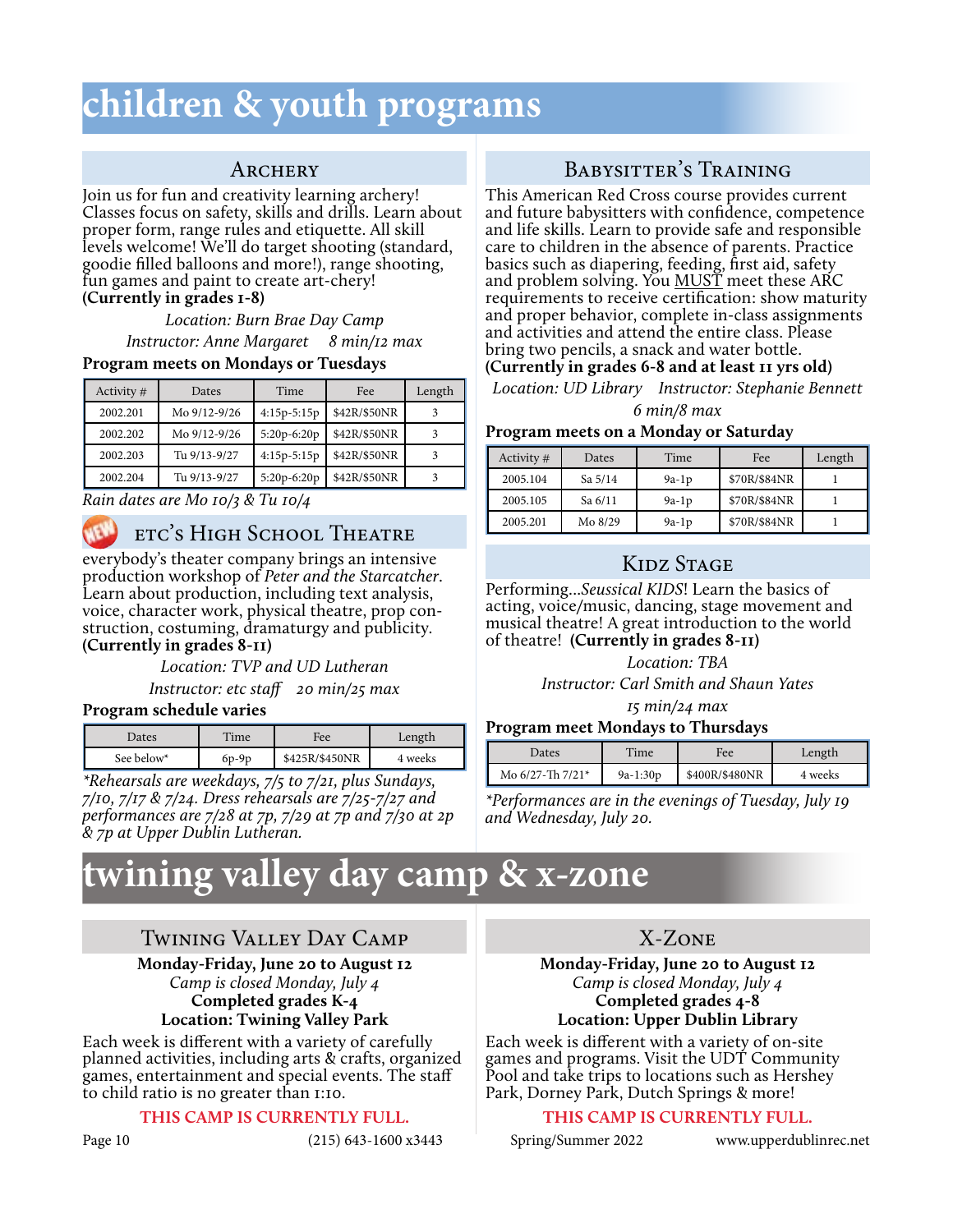## **sport camps**

## Cardinals Finishing Soccer Camp

Learn to shoot like pros with techniques such as bending, knuckling and chipping, in game-like situations. Practice finishing under pressure with power and finesse. New curriculum, new exercises for you, a new attacking player! Bring cleats, sneakers, guards, a snack and water bottle. *Those registered by Fr 6/3 or Fr 7/15 will receive a t-shirt. Note shirt size when registering.* **(Completed grades 5-11)**

*Location: SPARK Instructor: Coach Chuck Gesing 12 min/30 max*

#### **Camps meet Monday or Tuesday to Thursday\***

| Dates              | Time         | Fee           | Length |
|--------------------|--------------|---------------|--------|
| Tu 6/28-Th 6/30    | 8:30a-11:30a | \$68R/\$82NR  |        |
| Mo $8/1$ -Th $8/4$ | 8:30a-11:30a | \$90R/\$108NR |        |

*\*Rain dates are Fr 7/1 or Fr 8/5.*

#### TRACK & FIELD CAMP

Learn proper running form, sprints, hurdles, relay races, long jump, shot put and disc throws! Learn the fundamentals of the game through game play, practice and competitions. Focus on basic skills, sportsmanship, fairness and fun! Receive a t-shirt, trophy, medals and end of camp celebration. Bring a snack and water bottle. **(Completed grades K-6)**

*Location: SPARK Instructor: i9 Sports staff* 

*9 min/30 max*

#### **Camp meets Monday to Thursday\***

| Dates           | $T$ ime  | Fee            | Length |
|-----------------|----------|----------------|--------|
| Mo 7/25-Th 7/28 | $9a-12p$ | \$125R/\$150NR |        |

*\*Rain date is Fr 7/29.*

## TOTAL PLAY MULTI-SPORT CAMP

Experience different sports from around the world in an atmosphere promoting good sportsmanship, teamwork and most of all, fun! Receive technical instruction and experience the sport in a realistic game situation. Campers will receive a t-shirt. Bring a snack and water bottle. **(Completed grades K-6)**

*Location: Mondauk Common*

*Instructor: USA Sport Institute staff 8 min/24 max* **Camp meets Monday to Thursday\***

| Dates              | Time     | <b>Fee</b>     | Length |
|--------------------|----------|----------------|--------|
| Mo $8/1$ -Th $8/4$ | $9a-12p$ | \$140R/\$168NR |        |
| Mo 8/8-Th 8/11     | $9a-12p$ | \$140R/\$168NR |        |

*\*Rain dates are Fr 8/5 and Fr 8/12.*

www.upperdublinrec.net Spring/Summer 2022 (215) 643-1600 x3443 Page 11

### Tennis Camp

Learn and/or improve your knowledge of the tennis serve, volley, game strategy and rules of etiquette. Campers will be divided into groups for certain drills and exercises based on ability. Please provide your own racquets, if possible, wear tennis shoes and dress for the weather. *Those registered by Fr 6/24, 7/1 or 7/8 will receive a t-shirt. Note shirt size when registering.* **(Completed grades 5-9)**

*Location: Henry Lee Willet Park*

*Instructor: Topspin Tennis Academy 5 min/10 max*

#### **Camps meet Monday to Thursday\***

| Dates           | Time     | Fee            | Length |
|-----------------|----------|----------------|--------|
| Mo 7/11-Th 7/14 | $9a-12p$ | \$172R/\$206NR |        |
| Mo 7/18-Th 7/21 | $9a-12p$ | \$172R/\$206NR |        |
| Mo 7/25-Th 7/28 | $9a-12p$ | \$172R/\$206NR |        |

*\*Rain dates are Fr 7/15, Fr 7/22 or Fr 7/29.*

### Lacrosse Camp

New to the game of LAX and want to discover what the buzz is all about? Learn the fundamentals through a variety of skills, drills, games and activi- ties. This is a non-contact camp. Please bring a LAX stick, we will provide all other equipment needed. Participants will also receive an i9Sports t-shirt, snacks, trophy and end of week celebration. **(Completed grades K-6)**

*Location: Mondauk Common* 

*Instructor: i9 Sports staff* 9 min/30 max

#### **Camp meets Monday to Thursday\***

| Dates                                     | Time     | Fee            | Length |
|-------------------------------------------|----------|----------------|--------|
| Mo 8/15-Th 8/18                           | $9a-12p$ | \$125R/\$150NR |        |
| $*D$ gin data is $\Gamma_r$ $\Omega_{r0}$ |          |                |        |

*\*Rain date is Fr 8/19.*

### DANCE CAMP

Dancers are split by age and experience to take classes in a variety of styles including jazz, Broadway, hip-hop, ballet, and lyrical! Classes are taught by IDA's professional teachers in a warm, supportive environment. Bring a snack and water bottle. **(Completed grades K-3)**

> *Location: Institute of Dance Artistry Instructor: IDA staff 8 min/15 max*

#### **Camp meets Monday to Friday**

| Dates           | Time     | <b>Fee</b>     | Length |
|-----------------|----------|----------------|--------|
| Mo 6/20-Fr 6/24 | $9a-12p$ | \$210R/\$215NR |        |
| Mo 8/22-Fr 8/26 | $9a-12p$ | \$210R/\$215NR |        |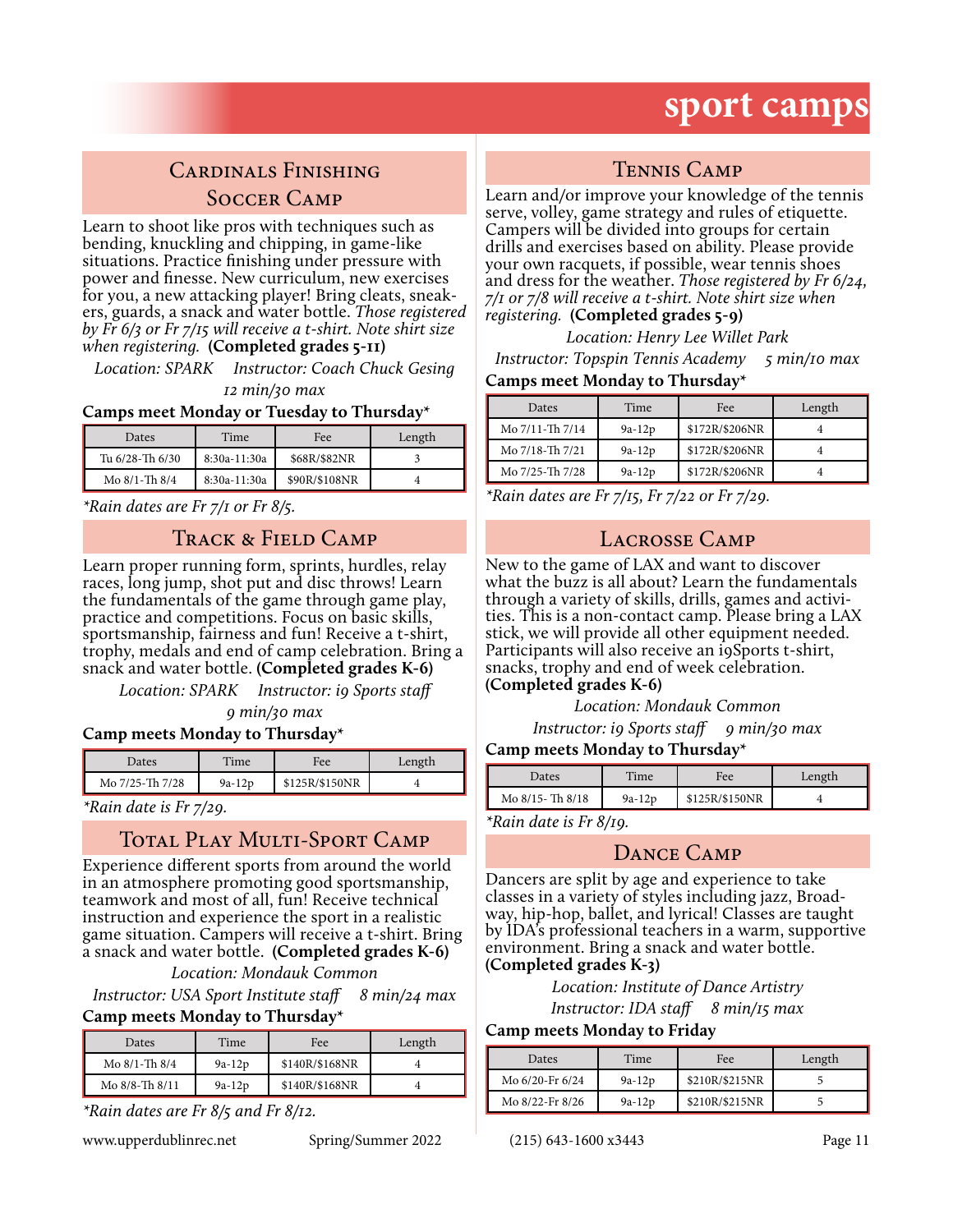## **sport camps**

## King Baseball Camp

Get out of the dugout and learn fielding, bunting, batting, base running, stealing and strategy skills through state of the art drills. Skill-building devices such as *Wooden Gloves*, the *Thunderstick Bat*, the *Pitcher's Seed Stabilizer*, the *Atomic Tire Blaster*, the revolutionary *Bat Attack Tree*, *O-Ring Enforcer* and the *Slingster* pitching machine will be used. Coaching staff includes collegiate players and area coaches. Bring gloves, spikes or sneakers, wear baseball pants or sweatpants, a towel, light lunch and large jug of water each day. Each player receives a t-shirt. Instructor to student ratio is 1:6.

**(Ages 7-12 yrs - must turn 7 by 6/1/22)**

*Location: Mondauk Common*

*Instructor: Coach Lou Lombardo 24 min/48 max* **Camp meets Monday to Thursday\***

| Dates                 | Time    | Fee            | Length |
|-----------------------|---------|----------------|--------|
| $\log 6/20$ - Th 6/23 | $9a-1p$ | \$144R/\$172NR |        |
| $\cdots$              |         |                |        |

*\*Rain date is Fr 6/24.*



## Tae Kwon Do Camp

Beyond kicks and punches, learn self esteem and a "Yes, I can!" attitude. Focus on character development, physical conditioning, achievement and important life skills such as dealing with bullying and stranger awareness. Bring a lunch (full day), a snack and drink. **(Completed grades K-5)**

*Location: Competitive Edge Martial Arts (Maple Glen) Instructor: Competitive Edge staff 5 min/12 max* **Camps meet Monday or Wednesday to Friday**

### Dates | Time | Fee | Length We 6/15-Fr 6/17 9a-12p \$54R/\$65NR 3 We 6/15-Fr 6/17 9a-3:30p \$101R/\$121NR 3 Mo 6/20-Fr 6/24 9a-12p \$90R/\$108NR 5 Mo 6/20-Fr 6/24 9a-3:30p \$168R/\$202NR 5 Mo 8/22-Fr 8/26 9a-12p \$90R/\$108NR 5 Mo 8/22-Fr 8/26 9a-3:30p \$168R/\$202NR 5

## Cardinals Basketball Camp

Become a complete player! Learn drills to establish skills no matter your level of play. Learn offensive moves for guards and forwards, defensive positioning for the individual player and in a team setting, shooting, rebounding, ball-handling and strategies needed to succeed at a higher level. Skill development games, skill competitions & actual games included. Please bring a water bottle. T*hose registered by Fr 7/1 or 7/8 will receive a t-shirt. Note child's shirt size when registering.* **(Completed grades 4-8)**

*Location: Mondauk Common*

*Instructor: Coach Josh Adelman 15 min/30 max* **Camps meet Monday to Thursday\***

### Dates Time Fee Length Mo 7/18-Th 7/21 9a-12p  $$124R/\$149NR$  4 Mo 7/25-Th 7/28 9a-12p \$124R/\$149NR 4

*\*Rain dates are Fr 7/22 & Fr 7/29*

## Girls Basketball Camp

Improve all aspects of your game! Work on individual and team skills through a combination of drills and competitive games. Please bring a water bottle. *Those registered by Fr 6/24 will receive a t-shirt. Note child's shirt size when registering.*  **(Completed grades 4-8)**

*Location: Mondauk Common*

*Instructor: Coach Morgan Funsten 15 min/30 max* **Camp meets Monday to Thursday\***

| Dates           | Time     | Fee            | Length |
|-----------------|----------|----------------|--------|
| Mo 7/11-Th 7/14 | $9a-12p$ | \$110R/\$132NR |        |

*\*Rain date is Fr 7/15.*

### MVP Minors Basketball Camp

Learn all facets of the game including offense, defense, shooting, ball-handling and passing. Fun, educational and developmental drills will be taught. This camp is open to all levels of players! Please bring a snack and a water bottle. *Those registered by Fr 6/3 will receive a t-shirt. Note child's shirt size when registering.* **(Completed grades K-3)**

*Location: TBA*

*Instructor: Coach Allyson Stover 18 min/20 max*

#### **Camp meets Monday to Thursday\***

| Dates           | Time   | Fee          | Length |
|-----------------|--------|--------------|--------|
| Mo 6/20-Th 6/23 | 9a-11a | \$70R/\$84NR |        |

*\*Rain date is Fr 6/24.*

Page 12 (215) 643-1600 x3443 Spring/Summer 2022 www.upperdublinrec.net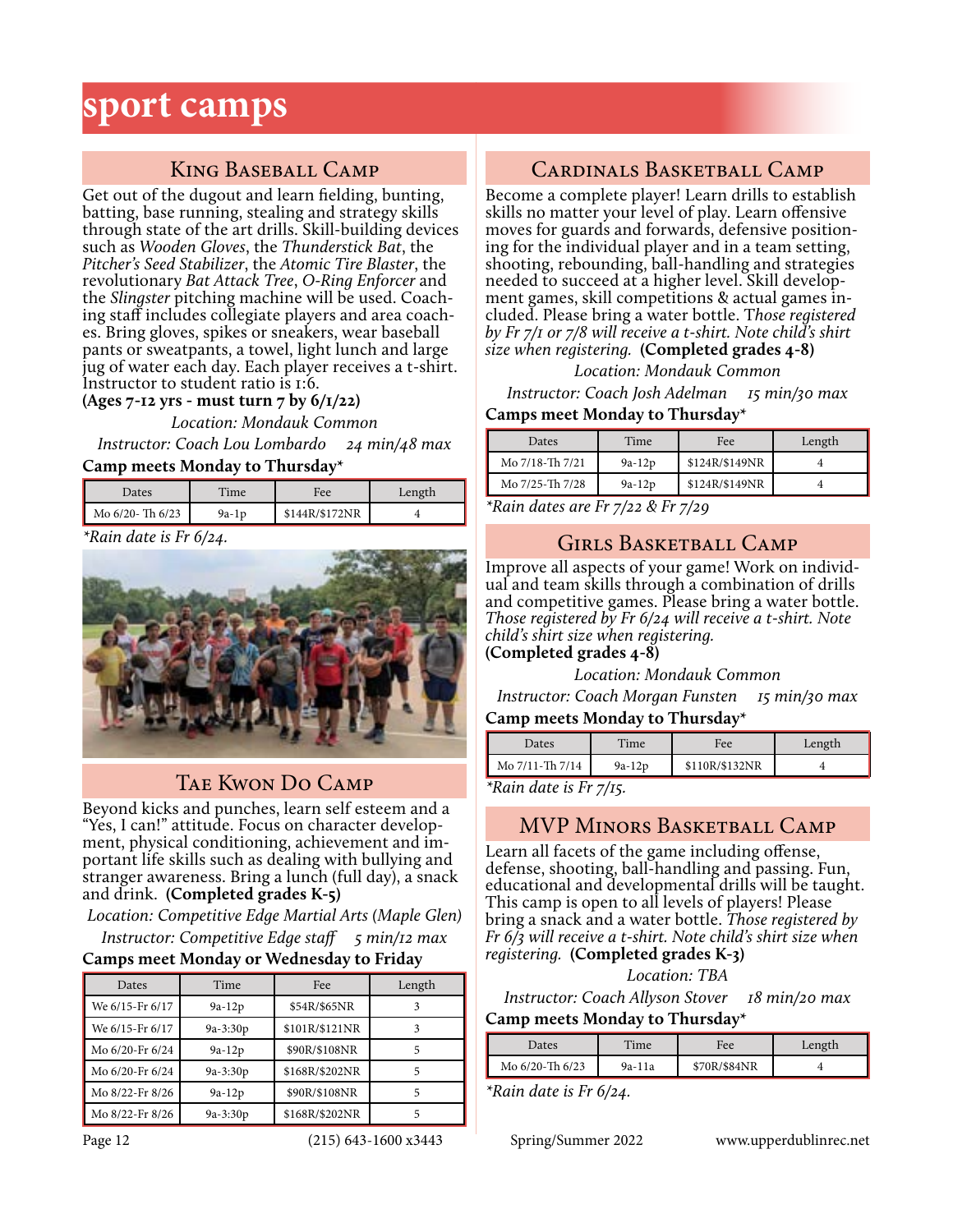## Science Explorers Camps

#### **Take A Dive (TD)**

Dive into the world of marine biology and oceanography! Dissect a real shark, examine the anatomy of a fish, learn to survive at sea with a homemade solar still, create a kelp forest and make a submarine.

#### **Rockin' Concoctions (RC)**

Explore kitchen chemistry, discover mysteries of the Earth, examine wacky creatures, and become a CSI! Erupt volcanoes, mine for gemstones, create slugslime, lift fingerprints and extract DNA.

#### **Far Out Space Academy (FO)**

Explore stars and constellations, build and launch your own rocket, complete a mission to Mars and work in engineering teams to construct space capsules that will be used to launch "eggstronauts"!

Bring a snack and a drink. **(Completed grades 1-5)**

*Location: Mondauk Common*

*Instructor: Science Explorers 10 min/18 max*

#### **Camps meet Monday to Friday**

| Name | Dates           | Time     | Fee            | Length |
|------|-----------------|----------|----------------|--------|
| TD   | Mo 7/18-Fr 7/22 | $9a-12p$ | \$237R/\$284NR |        |
| RC.  | Mo 7/25-Fr 7/29 | $9a-12p$ | \$237R/\$284NR |        |
| FO   | Mo 8/1-Fr 8/5   | $9a-12p$ | \$237R/\$284NR |        |

## Spy Training Camp

Become experts in the art of disguise, code-break- ing, surveillance, stealth and leaving no trace. Solve crimes, write invisible messages, navigate obstacle courses and try to discover the double-agent. Bring a snack and water bottle. (**Completed grades 2-6)**

*Location: Robbins Park*

*Instructor: GeoVentures 6 min/25 max*

#### **Camp meets Monday to Friday**

| Dates           | Time   | Fee            | Length |
|-----------------|--------|----------------|--------|
| Mo 7/11-Fr 7/15 | 9a-12p | \$180R/\$216NR |        |

## Ultimate Stealth Games Camp

Learn to walk silently, camouflage with your sur- roundings and disappear into the landscape as we play your favorite sneaking and seeking games at a new level of skill. Bring a snack and water bottle. (**Completed grades 2-6)**

*Location: Robbins Park*

*Instructor: GeoVentures 6 min/25 max*

#### **Camp meets Monday to Friday**

| Dates           | Time     | Fee            | Length |
|-----------------|----------|----------------|--------|
| Mo 8/22-Fr 8/26 | $9a-12p$ | \$180R/\$216NR |        |

www.upperdublinrec.net Spring/Summer 2022 (215) 643-1600 x3443 Page 13

## MAD SCIENCE CAMPS

#### **Mad Machines (MM)**

Work with pulleys, wedges, screws, and levers, build your own catapults and play robot soccer! Construct a geodesic dome for all campers to fit inside!

#### **Eureka: Launching with Legends (EL)**

Discover the work of famous scientists! Prepare pat-<br>ent proposals, receive a patent certificate, build your own catapult and launch projectiles.

#### **Radical Reactions Detective Science (RR)**

Learn about chemical reactions! Grow crystals, make finger molds, create sidewalk chalk, design chromatography bandanas and make ice cream!

#### **NASA: STEM Explorers (NS)**

Use creative and collaborative skills to design a mission patch, train like an astronaut, build a Mars rover and solve real-world engineering problems.

#### **Jr. Naturalist (JN)**

Flow through the food chain and discover how ani- mals and insects adapt to life on our planet. Build a birdhouse and make plaster animal tracks.

#### **Jr. Physicians Academy (PA)**

Explore all of the cells, organs, muscles, and bones that make up YOU!

Bring a snack, lunch (full day) and water bottle. **(Completed grades K-5)**

*Location: Robbins Park*

*Instructor: Mad Science 10 min/20 max*

#### **Camps meet Monday or Tuesday to Friday**

| Name             | Dates           | Time       | Fee            | Length |
|------------------|-----------------|------------|----------------|--------|
| MМ               | Mo 6/27-Fr 7/1  | $9a-12p$   | \$186R/\$223NR | 5      |
| MM&EL            | Mo 6/27-Fr 7/1  | $9a-3:30p$ | \$330R/\$396NR | 5      |
| RR               | Tu 7/5-Fr 7/8   | $9a-12p$   | \$150R/\$180NR |        |
| RR&NS            | Tu 7/5-Fr 7/8   | $9a-3:30p$ | \$270R/\$324NR |        |
| JN               | Mo 8/15-Fr 8/19 | $9a-12p$   | \$186R/\$223NR | 5      |
| <b>IN&amp;PA</b> | Mo 8/15-Fr 8/19 | $9a-3:30p$ | \$330R/\$396NR |        |

## CREATIVE CONSTRUCTORS CAMP

Use your imagination and building talent to bring creative constructions to life! Legos, Magna Tiles, Wooden Structures and Contraptions, Marble Runs, Knex, Lincoln Logs, Dominoes, Straw Towers, Crazy Forts, Wooden Blocks, and more! Bring a snack and water bottle. **(Completed grades K-5)**

*Location: Twining Valley Park*

*Instructor: Stardust Entertainment 10 min/24 max*

#### **Camp meets Monday to Friday**

| Dates                | $T$ ime  | Fee            | Length |
|----------------------|----------|----------------|--------|
| Mo $6/20$ -Fr $6/24$ | 1p-3:30p | \$204R/\$245NR |        |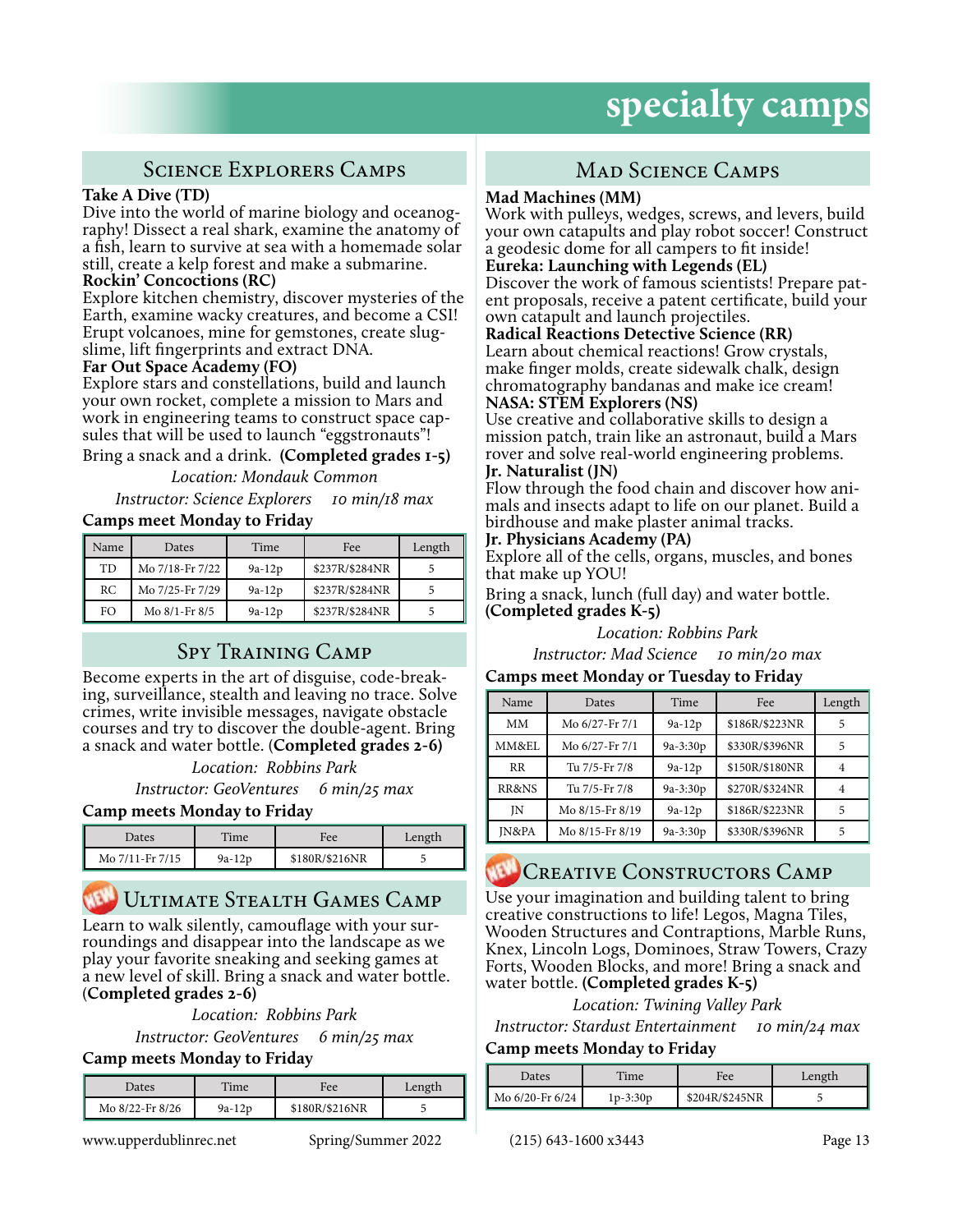## BRICKS 4 KIDZ CAMPS

#### **Cruisin' the Jungle (CJ)**

Journey down the Amazon River! Hop in the Jungle Boat Cruiser to search for the secret Tree of Life. Encounter all of the wonders, dangers and surprises the wild jungle has to offer!

#### **Mining & Crafting (MC)**

Whether your chicken is crossing the road, spiders have invaded your mine or zombies are on the loose, take MineCraft to a whole new level with lots of LEGO® Bricks and inspiration from the game! Bring a snack and water bottle each day. **(Completed grades K-5)**

*Location: Twining Valley Park Instructor: Bricks 4 Kidz 10 min/20 max*

#### **Camps meet Monday to Friday**

| l Name | Dates           | Time     | Fee            | Length |
|--------|-----------------|----------|----------------|--------|
| CJ     | Mo 6/20-Fr 6/24 | $9a-12p$ | \$169R/\$203NR |        |
| МC     | Mo 6/27-Fr 7/1  | $9a-12p$ | \$169R/\$203NR |        |



### Engineering Camp

#### **Twisted Fairy Tales (TF)**

Explore fairy tales from different points of view and investigate solutions for each obstacle. Design a getaway vehicle for the heroine, devise a method to cross the bridge without waking the troll and more! **Transportation: Wings, Wheels & Sails (WW)** Get your passport and travel to a new country each day! Engineer your mode of transportation to get to your destination country. Bring a snack, lunch (full day) and water bottle. **(Completed grades K-3)**

*Location: Twining Valley Park Instructor: Engineering for Kids 5 min/10 max*

#### **Camp meets Tuesday to Friday**

| Name  | Dates         | Time         | Fee            | Length |
|-------|---------------|--------------|----------------|--------|
| TF    | Tu 7/5-Fr 7/8 | $9a-12p$     | \$163R/\$196NR |        |
| WW    | Tu 7/5-Fr 7/8 | 12:30p-3:30p | \$163R/\$196NR |        |
| TF&WW | Tu 7/5-Fr 7/8 | $9a-3:30p$   | \$326R/\$392NR |        |

## Kidz Art Camps

#### **Earth Explorers (EE)**

Translate the beauty of earth into works of art. Different art mediums and techniques will be used. **Art All Around Us (AR)**

Patterns in animal fur, skin and feathers. Ratios in human proportions. Math for drawing pineapples. Explore how science and art are interconnected. **Animal Adventures (AN)**

Ever wonder how to draw a turtle shell or an owl eye? We'll show you how! Come create animal art. Bring a snack and water bottle each day.

#### **(Completed grades K-5)**

*Location: Mondauk Common Instructor: Kidz Art 8 min/20 max*

### **Camps meet Monday or Tuesday to Friday**

| Name | Dates          | Time     | Fee            | Length |
|------|----------------|----------|----------------|--------|
| EE   | Mo 6/27-Fr 7/1 | $9a-12p$ | \$114R/\$137NR |        |
| AR   | Tu 7/5-Fr 7/8  | $9a-12p$ | \$91R/\$109NR  |        |
| AN   | Mo 8/8-Fr 8/12 | $9a-12p$ | \$114R/\$137NR |        |



### Princess Camp

Campers are royally invited to attend Princess camp for a grand adventure. Enjoy interactive games, princess story time, royal princess training, wand making, tiara crafting, princess science and princess crafts. On the last day, celebrate with a royal tea party and dress up as a princess. Bring a snack and water bottle. **(Completed grades K-3)**

*Location: Twining Valley Park*

*Instructor: Stardust Entertainment 10 min/24 max*

#### **Camp meets Monday to Friday**

| Dates          | Time       | Fee            | Length |
|----------------|------------|----------------|--------|
| Mo 6/27-Fr 7/1 | $1p-3:30p$ | \$204R/\$245NR |        |

## Theatre Horizon Camps

Work as an ensemble to create an original play! Learn the entire production process, including playwriting and costumes. On the last day, campers perform their play for an audience. Bring a snack, lunch and water bottle. **(Ages 7-11 years)**

*Location: Twining Valley Park*

*Instructor: Theatre Horizon 10 min/18 max* **Camps meet Monday to Friday**

| Dates           | Time    | Fee            | Length |
|-----------------|---------|----------------|--------|
| Mo 8/15-Fr 8/19 | $9a-3p$ | \$195R/\$234NR |        |
| Mo 8/22-Fr 8/26 | $9a-3p$ | \$195R/\$234NR |        |
| Mo 8/29-Fr 9/2  | $9a-3p$ | \$195R/\$234NR |        |

Page 14 (215) 643-1600 x3443 Spring/Summer 2022 www.upperdublinrec.net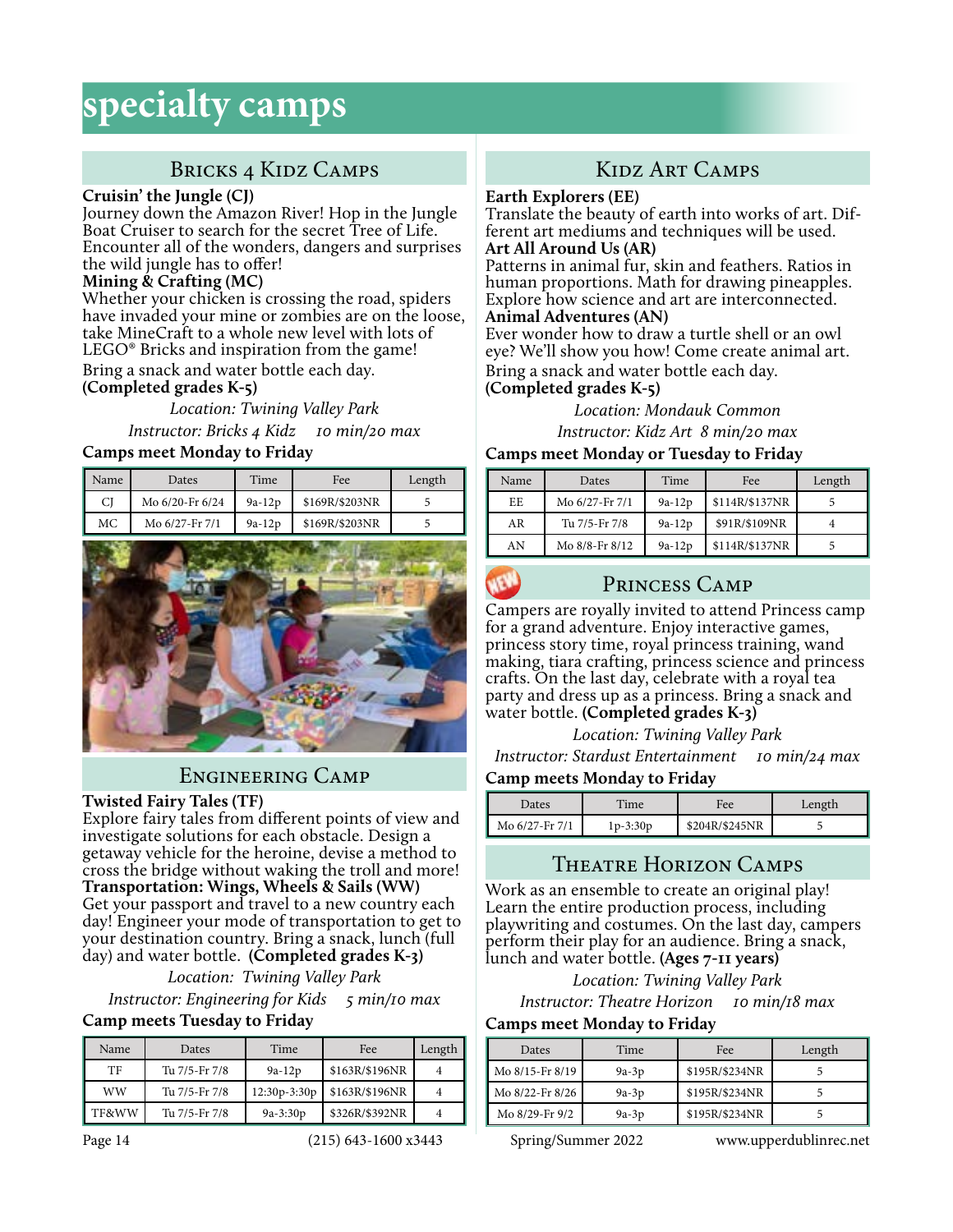## POTTERY DESIGN CAMP & Jewelry Design Camp

#### **Pottery Design**

In the AM, explore with terracotta and modeling clay (oil based.) Learn about hand building and glazing techniques. Pick up for all fired work will be within 10 days. **(Completed grades K-8) Jewelry Design**

In the PM, learn jewelry techniques like macramé basics, beading, creating and wrapping loops. All skill levels welcome! **(Completed grades 2-8)** Bring a snack, lunch (full day) and water bottle.

> *Location: Twining Valley Park Instructor: InDi Studio 10 min/24 max*

#### **Camps meet Monday to Friday**

| Grades  | Dates           | Time         | Fee            | Length |
|---------|-----------------|--------------|----------------|--------|
| $K-8$   | Mo 7/11-Fr 7/15 | $9a-12p$     | \$192R/\$230NR |        |
| $2 - 8$ | Mo 7/11-Fr 7/15 | 12:30p-3:30p | \$192R/\$230NR |        |
| $2 - 8$ | Mo 7/11-Fr 7/15 | $9a-3:30p$   | \$384R/\$460NR | 5      |
| $K-8$   | Mo 7/18-Fr 7/22 | $9a-12p$     | \$192R/\$230NR | 5      |
| $2 - 8$ | Mo 7/18-Fr 7/22 | 12:30p-3:30p | \$192R/\$230NR | 5      |
| $2 - 8$ | Mo 7/18-Fr 7/22 | $9a-3:30p$   | \$384R/\$460NR |        |

### YOUNG REMBRANDTS ART CAMPS

#### **Animal Cartoon Workshop (AC)**

Learn to draw animals of all shapes, sizes and colors. Learn how to personify ordinary animals, transforming them into fully-realized cartoon characters. **Cooking & Baking Workshop (CB)**

Draw, decorate, build and color everything in the kitchen that relates to cooking and baking, including funny kitchen cartoons, detailed still life scenes and delicious details.

Bring a snack and water bottle each day.

**(Completed grades K-5)**

*Location: Mondauk Common*

*Instructor: Young Rembrandts 5 min/20 max*

#### **Camps meet Monday to Friday**

| Name | Dates           | Time      | Fee            | Length |
|------|-----------------|-----------|----------------|--------|
| АC   | Mo 8/15-Fr 8/19 | $10a-12p$ | \$180R/\$216NR |        |
| CВ   | Mo 8/22-Fr 8/26 | $10a-12p$ | \$180R/\$216NR |        |

**Multi-Week Theatre Programs** Check out more theatre programs on page 10! **Kidz Stage** - performing *Seussical KIDS!* **High School Theatre Intensive** - performing *Peter and the Starcatcher*

www.upperdublinrec.net Spring/Summer 2022 (215) 643-1600 x3443 Page 15

## Virtual Cooking Camps

**Sweets for Sweeties (SS)** Learn fun "starter" recipes! **(Completed grades K-3) Cooking Around the USA (CA)** Southern Cookin', Tex-Mex, California Cuisine and Philly Foods. **(Completed grades 3-7) Little Chefs (LC)** Kid-friendly favorites! **(Completed grades K-4) Cooking Around the Clock (CC)** Master recipes for Breakfast, Lunch, Snacks & Dinner! **(Completed grades 1-6) Little Bites for Hungry Tykes (LB)** Snack-y foods, perfect for play dates and afterschool! **(Completed grades K-3) Baking Boot Camp (BB)** Basics of baking, including wet and dry measuring and cracking eggs. Bake savory and sweet, quick and yeast-based. **(Completed grades 3-7)**

**Recipe list provided one week prior to camp starts.**

*Location: Virtual (Zoom)*

*Instructor: Kitchen Wizards 2 min/12 max*

#### **Camps meet Monday to Thursday**

| Grades    | Dates           | Time    | Fee            | Length |
|-----------|-----------------|---------|----------------|--------|
| SS        | Mo 6/20-Th 6/23 | $1p-3p$ | \$110R/\$120NR |        |
| <b>CA</b> | Mo 6/27-Th 6/30 | $1p-3p$ | \$110R/\$120NR |        |
| LC        | Mo 7/11-Th 7/14 | $1p-3p$ | \$110R/\$120NR |        |
| CC        | Mo 7/25-Th 7/28 | $1p-3p$ | \$110R/\$120NR | 4      |
| LB        | Mo 8/1-Th 8/4   | $1p-3p$ | \$110R/\$120NR |        |
| BB        | Mo 8/22-Th 8/25 | $1p-3p$ | \$110R/\$120NR |        |

### Virtual Coding Camps

**Minecraft | (***Completed grades K-6)* Weeks of June 20, July II & August I **Games & Animations |** *(Completed grades K-6)* Weeks of July 5, July 25 & August 15 **Modding with Minecraft |** *(Completed grades 4-10)* Weeks of June 27, July 18, August 8 **Game-Based Python |** *(Completed grades K-6)* Weeks of June 27, July 18, August 8 & August 22 **Design Your Own Roblox |** *(Completed grades 4-10)* Weeks of June 20, July 11, August 1 & August 22 **Unity |** *(Completed grades 4-10)* Weeks of July 5, July 25 & August 15 Students will be separated by age/experience.

#### *Location: Virtual (Zoom)*

*Instructor: CodeWiz 2 min/12 max*

#### **Camps meet Monday to Thursday\***

| Dates     | Time       | Fee            | Length |
|-----------|------------|----------------|--------|
| See above | $1p-3:30p$ | \$248R/\$273NR |        |

*\*Week of July 5 camps meet Tuesday to Friday.*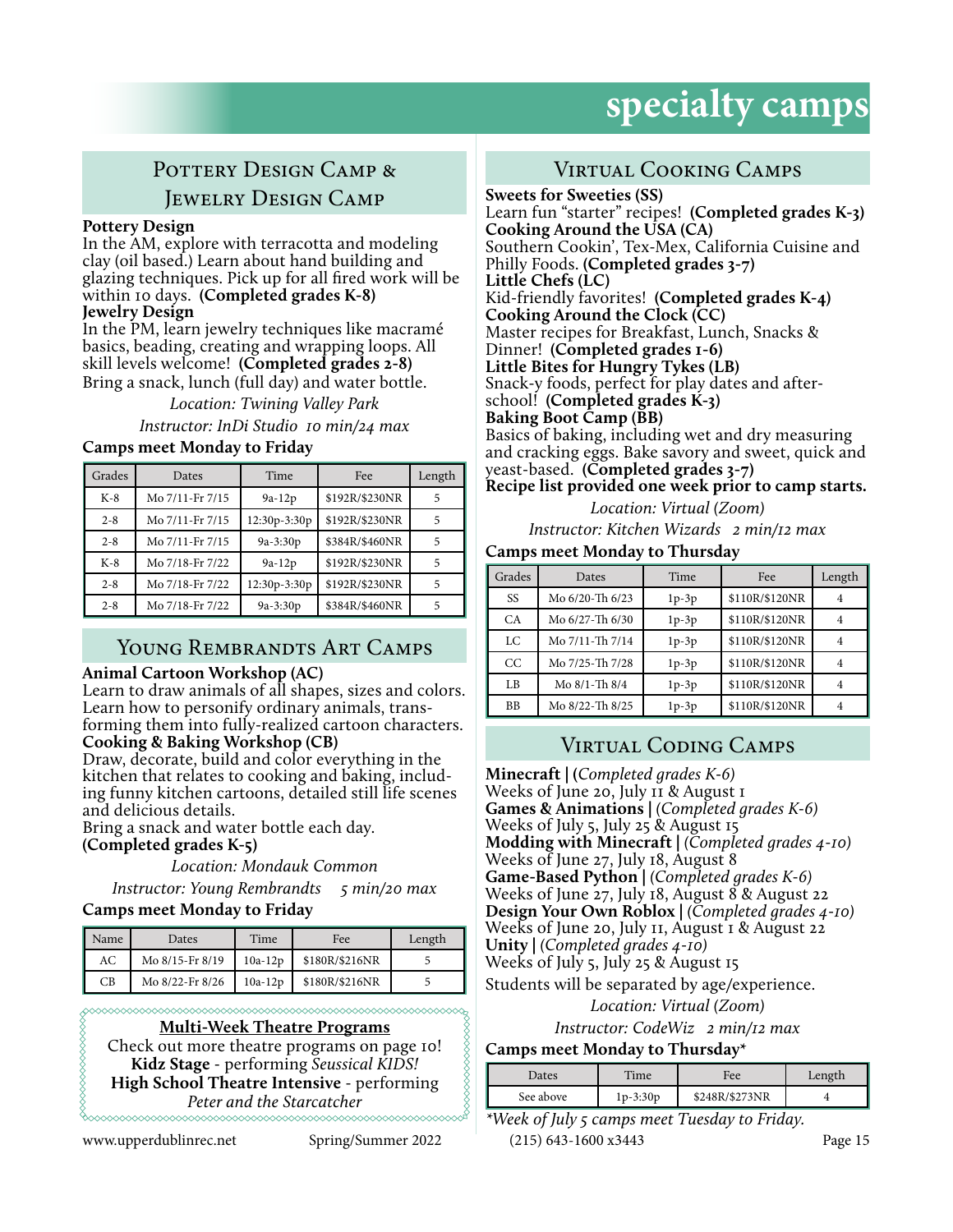## ADVENTURE SQUAD CAMP

Prepare for some great adventures outdoors! Quests, challenges and games make us ready for anything in the woods. We'll try our hands at shelter building, navigation, signaling, animal tracking, moving with stealth and more. Bring a snack and water bottle. **(Completed grades 3-7)**

*Location: Robbins Park Instructor: GeoVentures 6 min/25 max*

#### **Camp meets Monday to Friday**

| Dates          | Time     | Fee            | Length |
|----------------|----------|----------------|--------|
| Mo 8/8-Fr 8/12 | $9a-12p$ | \$180R/\$216NR |        |

## Adventure Squad Jr. Camp

Get ready to uncover the mysteries of nature one<br>adventure at a time! Together we'll encounter creatures, identify prints and tracks, explore ecosystems, play stealthy games and hunt for treasure. Bring a snack and water bottle. **(Completed grades K-3)**

*Location: Robbins Park*

*Instructor: GeoVentures 6 min/25 max*

#### **Camp meets Monday to Friday**

| Dates           | Time     | Fee            | Length |
|-----------------|----------|----------------|--------|
| Mo 6/20-Fr 6/24 | $9a-12p$ | \$180R/\$216NR |        |

## Chess Camp

Campers are broken up into groups by skill level. Learn openings, tactics, endgames, study master games, play games against fellow students and analyze the students' games. Campers will receive a t-shirt and a tournament-style chess set. Bring a snack, lunch (full day) and water bottle.

**(Completed grades 1-8)**

*Location: MC\* or TVP\*\* Instructor: Shining Knights Chess 8 min/15 max*

#### **Camps meet Monday to Friday**

| Dates                 | Time     | Fee            | Length |
|-----------------------|----------|----------------|--------|
| Mo 7/11-Fr 7/15*      | $9a-12p$ | \$200R/\$240NR | 5      |
| Mo 7/11-Fr 7/15*      | $1p-4p$  | \$200R/\$240NR |        |
| Mo $7/11$ -Fr $7/15*$ | $9a-4p$  | \$350R/\$420NR |        |
| Mo 7/25-Fr 7/29**     | $9a-12p$ | \$200R/\$240NR | 5      |
| Mo 7/25-Fr 7/29**     | $1p-4p$  | \$200R/\$240NR | 5      |
| Mo 7/25-Fr 7/29**     | $9a-4p$  | \$350R/\$420NR |        |



### Breath of Wilderness Camp

If you love Zelda's Breath of the Wild, come step into the kingdom of Hyrule! In this screen-free camp, find useful items in nature, create signature armor and weapons, solve puzzles worthy of a shrine and battle foes for victory. Bring a snack and water bottle. **(Completed grades 2-6)**

*Location: Robbins Park*

*Instructor: GeoVentures 6 min/25 max*

#### **Camp meets Monday to Friday**

| Dates           | Time     | Fee            | Length |
|-----------------|----------|----------------|--------|
| Mo 7/18-Fr 7/22 | $9a-12p$ | \$180R/\$216NR |        |

#### Escape the Camp

Do you love puzzles, codes, and Escape-Room style mysteries? Join us for mind-bending challenges and plot-twists set in the outdoors. Test your own skills by solving escape mysteries, then be trained in codebreaking, observation, trick objects and immersive story creation as your team gets the chance to build an escape experience of your own. Bring a snack and water bottle. **(Completed grades 3-7)**

*Location: Robbins Park*

*Instructor: GeoVentures 6 min/25 max*

#### **Camp meets Monday to Friday**



SUMMER CAMP SCHOLARSHIPS AVAILABLE!  $\lozenge$ Financial assistance services are available for qualifying Upper Dublin Township families' children. Application & guidelines can be found at www.upperdublinrec.net.

Page 16 (215) 643-1600 x3443 Spring/Summer 2022 www.upperdublinrec.net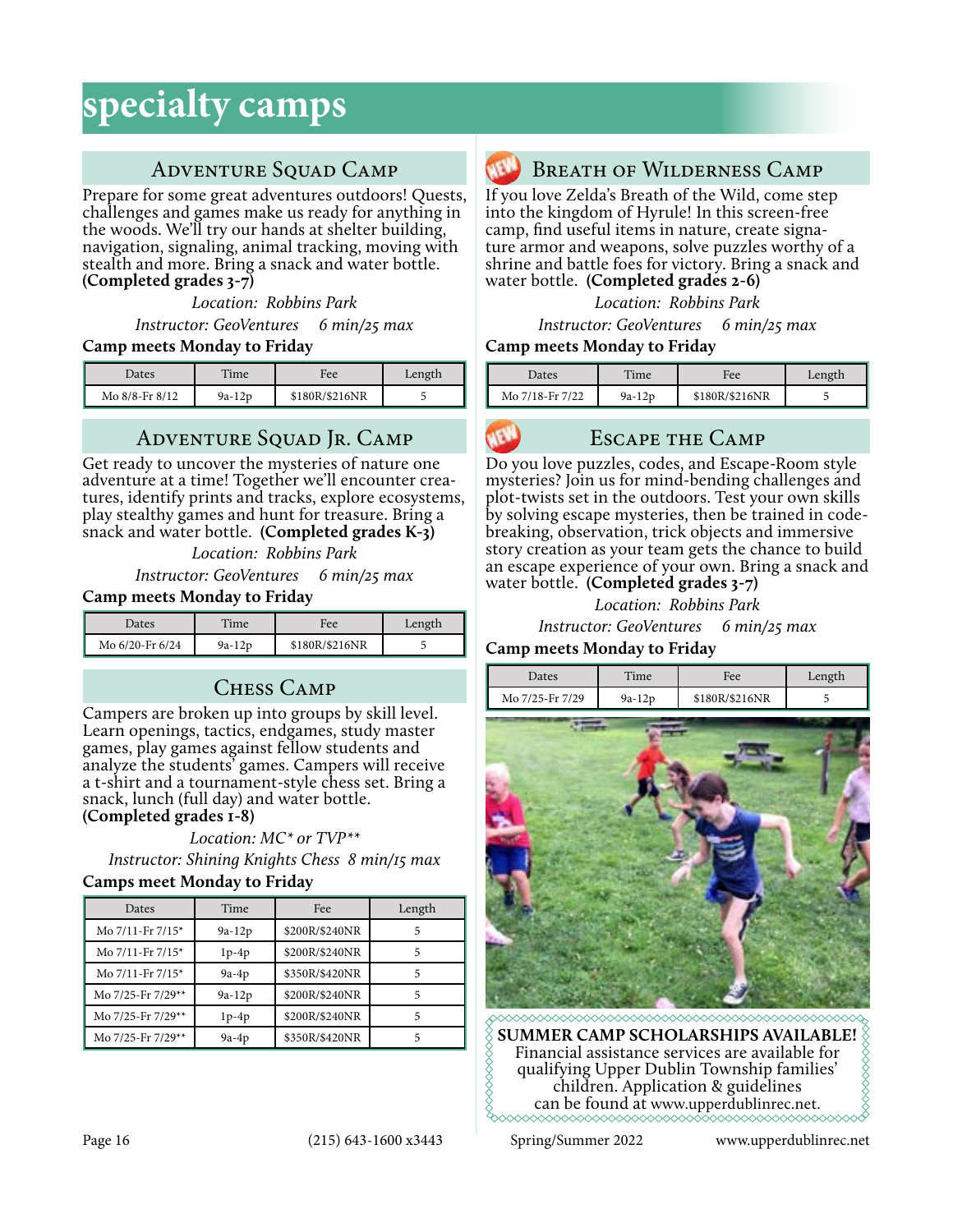## **adult**

## Virtual Yoga

This class offers unique alignment-based instruction for the first-timer to the inversion enthusiasts. Modifications offered as sequencing progresses to ensure students have a safe, fun and inclusive experience.

*Location: Virtual (Zoom) Instructor: Kristen McBride 6 min/20 max*

#### **Program meets on Wednesdays**

| Activity $#$               | Dates        | Time     | Fee          | Length |
|----------------------------|--------------|----------|--------------|--------|
| $\sqrt{1 \times 3060.201}$ | We 6/15-7/20 | 6a-6:45a | \$60R/\$72NR |        |
| V3060.202                  | We 8/10-9/14 | 6a-6:45a | \$60R/\$72NR |        |

*Busy schedule? Choose the drop-in option for \$12R/\$15NR.*

#### YOGA

A blend of movements that stretch, strengthen, increase breath capacity and quiet the mind! Focus on postures that bring relief to common areas of the body (hips, low back, shoulders, etc). All levels welcome, but you must be able to get up/down from the floor relatively easily. **(Ages 18+ yrs)**

*Location: TVP Instructor: Matthew Mitlas*

*8 min/20 max*

#### **Program meets on Mondays**

| Activity # | <b>Dates</b> | Time | Fee                                   | Length |
|------------|--------------|------|---------------------------------------|--------|
| 3060.103   | Mo 5/16-6/13 |      | 6:15p-7p   $$50R/$60NR$   4 (no 5/30) |        |

*Busy schedule? Choose the drop-in option for \$15 per class.*

### Adult Craft Workshops

#### **Herb Window Box (HW)**

Fill a window box with fresh herbs you can use and grow all summer or give as a gift.

#### **Patio Planter (PP)**

Fill a patio planter with soil and fresh annuals. Learn about thrillers, spillers and fillers!

**Chalking (CG)** 

Come stencil a framed chalk board or pre-painted wood board. Beginners and experienced welcome! Workshops will take place outdoors. We will move indoors in the event of inclement weather. **(Ages 18+ years)** 

#### *Location: Twining Valley Park*

*Instructor: Stephanie Bennett 8 min/12 max*

#### **Programs meet on Tuesdays or Wednesdays**

| Activity $#$ | Name | Dates   | Time  | Fee          | Length |
|--------------|------|---------|-------|--------------|--------|
| 3024.101     | HW   | Tu 5/17 | 6:30p | \$28R/\$34NR |        |
| 3024.102     | PP   | We 5/25 | 6:30p | \$30R/\$36NR |        |
| 3024.201     | CG   | We 6/15 | 6:30p | \$22R/\$27NR |        |

www.upperdublinrec.net Spring/Summer 2022 (215) 643-1600 x3443 Page 17



### YOGA IN THE PARK

Join us for outdoor yoga in the park! A blend of movements that stretch, strengthen, increase breath capacity and quiet the mind! Focus on postures that bring relief to common areas of the body (hips, low back, shoulders, etc). All levels welcome, but you must be able to get up/down from the ground relatively easily. **(Ages 18+ yrs)**

*Location: RP\*; TVP\*\* Instructor: Matthew Mitlas 8 min/20 max*

#### **Program meets on Mondays**

| Activity # | Dates             | Time       | Fee          | Length |
|------------|-------------------|------------|--------------|--------|
| 3060.201   | Mo 7/11-7/25*     | $6:15p-7p$ | \$38R/\$45NR |        |
| 3060.202   | Mo $8/8 - 8/22**$ | $6:15p-7p$ | \$38R/\$45NR |        |

*Rain dates are Mo 8/1 & Mo 8/29.*

*Busy schedule? Choose the drop-in option for \$15 per class. You can pre-register for an individual class online or bring cash to the program.*

### Adult Archery

Focus on safety, skills and drills. Learn about proper form, range rules and etiquette. All skill levels wel- come! Enjoy target shooting, range shooting and fun games. **(Ages 18+ years)** 

> *Location: Burn Brae Day Camp Instructor: Anne Margaret 8 min/12 max*

#### **Program meets on Mondays or Tuesdays**

| Activity # | Dates        | Time          | Fee          | Length |
|------------|--------------|---------------|--------------|--------|
| 3003.201   | Mo 9/12-9/26 | $6:25p-7:25p$ | \$42R/\$50NR |        |
| 3003.202   | Tu 9/13-9/27 | $6:25p-7:25p$ | \$42R/\$50NR |        |

*Rain dates are Mo 10/3 & Tu 10/4*

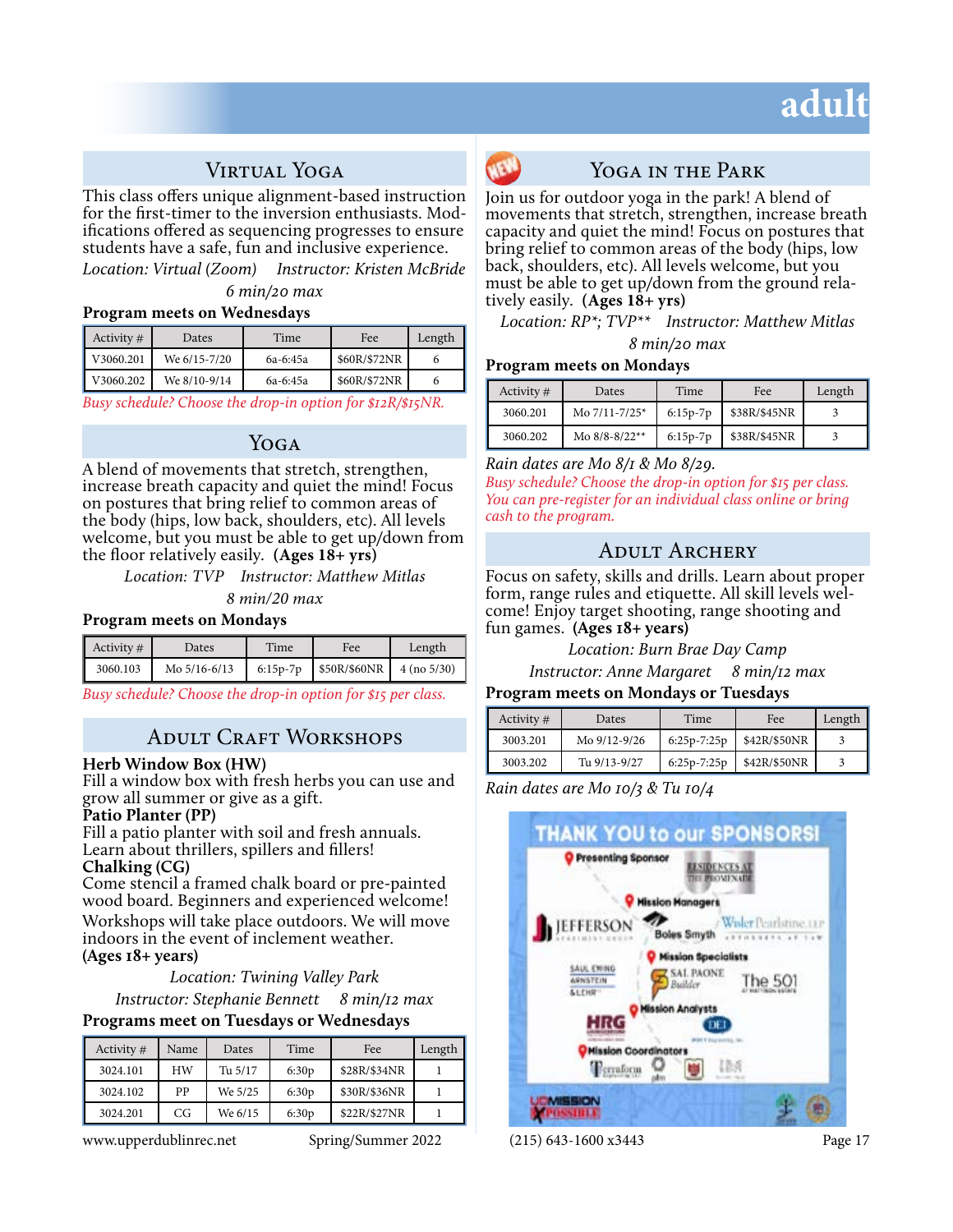## **adult**

## FIVE AT HOME EASY STEPS To Composting Workshop

Did you know that 40% of what we throw away is compostable? Keep food waste out of the landfills, create a useful soil conditioner/fertilizer & mitigate climate change by learning how to compost at home. Learn what type of system works best for you, where to place it and how to create a bountiful supply of compost for your garden. All participants receive a Geobin composter. You must register at least two weeks prior.

**(Ages 18+ years)** 

*Location: Twining Valley Park Instructor: Back to Earth Compost Crew* 

*5 min/24 max*

#### **Program meets on a Tuesday**

| Activity $#$ | Dates   | Time       | Fee          | Length |
|--------------|---------|------------|--------------|--------|
| 3026.301     | Tu 9/20 | $6:30p-8p$ | \$60R/\$65NR |        |

#### **Bird Walks with Upper Dublin Bird Town**

All walks start at 8:30 am and are FREE! No pre-registration required. *Robbins Park: May 21 & October 22*



## **tickets & trips**

## PHILADELPHIA FLOWER SHOW

The 2022 Flower Show showcases how the beauty in nature restores all of us, "In Full Bloom". This year's theme promotes good health, positive well-being, and a passion for life that culminates in a gorgeous and colorful spectacle. The Flower Show takes place in FDR Park. UDP&R's discount adult "flexible any day tickets" save you \$7.50 each.

*25 max*

| Activity $#$ | Date            | Time        | Fee             |
|--------------|-----------------|-------------|-----------------|
| 6018.101A    | Sa 6/11-Su 6/19 | you choose! | \$45 per ticket |

\$9.00 per ticket for AMC \$9.00 per ticket for Movie Tavern \$9.50 per ticket for Regal/United Artist Theatres

Pre-order only at 215-643-1600 x3443.

## Temple Talks

**Arboretum Tour (AT) | in-person**\* Join Kathy Salisbury, Director of the Ambler Arbo- retum for a walk around the Arboretum discussing what is in bloom and how you may translate that to your home landscape.

## **Planting for Climate Resiliance (CR) | virtual**

signed to tolerate the warming climate and also help mitigate the effects of climate change.

#### **Frost Flowers (FF) | virtual**

Enliven your garden in the winter months with flowers and fragrance! Learn what to plant for your own backyard winter wonderland.

#### **Putting Your Gardens to Bed (GB) | virtual**  Before you start your Fall garden clean-up, learn what you should and should not be doing in the Fall garden and why. **(Ages 18+ years)**

*Location: Temple Ambler***\*** *or Virtual (Zoom)* 

*Instructor: Kathy Salisbury 6 min/25 max*

#### **Programs meet on Thursdays**

| Activity # | Activity # | Dates     | Time | Fee  | Length |
|------------|------------|-----------|------|------|--------|
| AT         | 3030.201   | Th $6/23$ | 3p   | Free |        |
| CR         | 3030.202   | Th $8/25$ | 3p   | Free |        |
| FF         | 3030.301   | Th 9/22   | 3p   | Free |        |
| GB         | 3030.302   | Th 10/20  | 3p   | Free |        |

## MULTI-DAY TRIPS

UDP&R is running the following trips in 2022:

#### **California Rail Discovery**

August 10 to August 16, 2022  $(7 \text{ days})$ *San Francisco, Napa Valley, Sierra Nevada, Lake Tahoe*

#### **Iceland Explorer**

September 14 to September 20, 2022 (7 days) *Reykjavik, Blue Lagoon, Golden Circle & more!*

**Highlights of Italy's Amalfi Coast** November 8 to November 15, 2022 (8 days) *Rome, Sorrento Coast, Pompeii & more!*

Please visit www.upperdublinrec.net for pricing, DISCOUNT MOVIE TICKETS all other registration information.



Page 18 (215) 643-1600 x3443 Spring/Summer 2022 www.upperdublinrec.net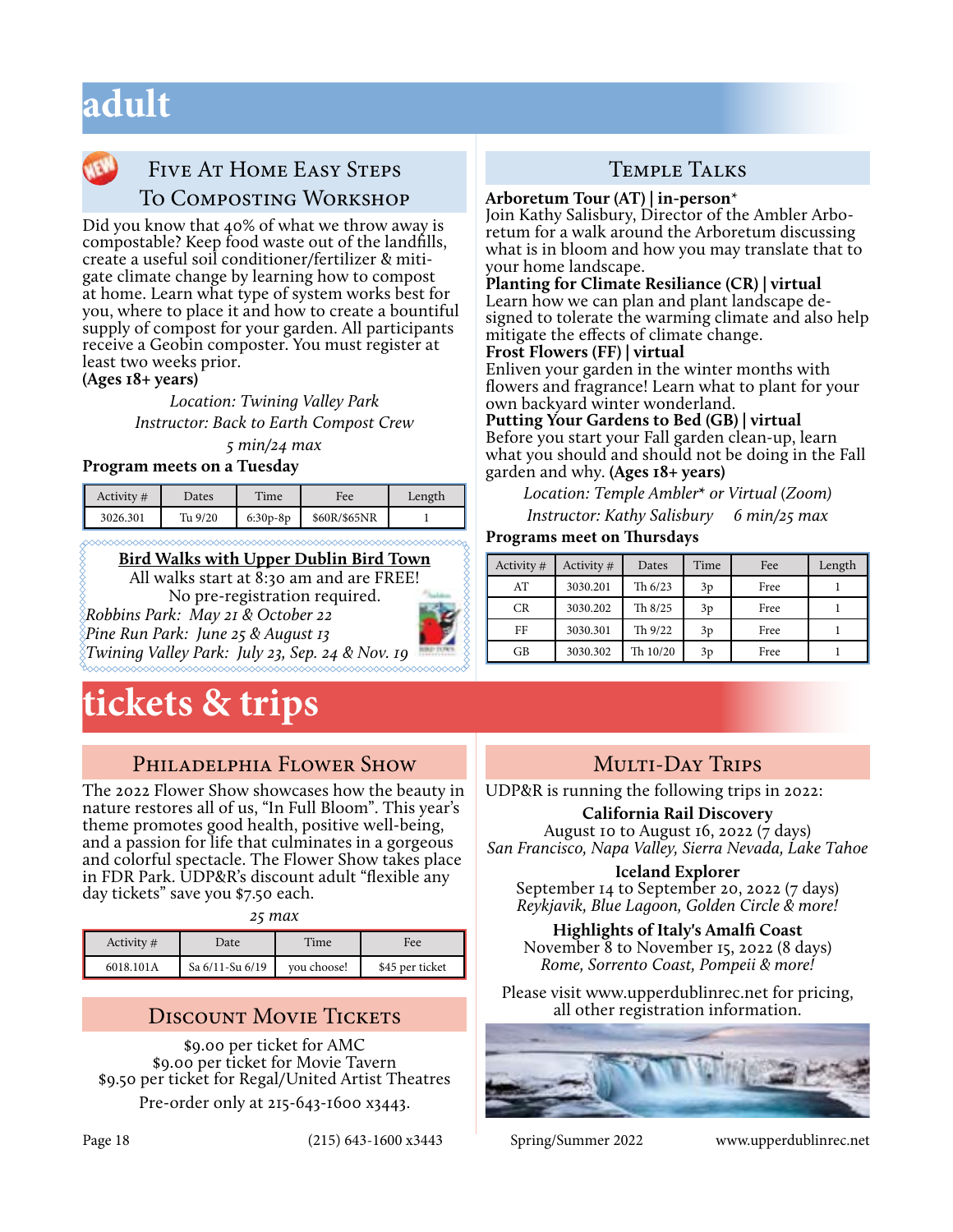# recreation areas & facilities

Upper Dublin Township has one of the largest park systems in Montgomery County! The UD Park System contains more than 600 acres in 40+ distinct sites ranging from recreation nodes & neighborhood parks to a community park, athletic complex & special purpose facilities.

|              | <b>UPPER DUBLIN TOWNSHIP</b><br><b>ACTIVE RECREATION</b><br><b>AREAS &amp; OTHER</b><br><b>FACILITIES USED FOR PROGRAMS</b>  | Basketball | Dogs Allowed | <b>Exercise Station</b> | Fishing | Gaga Court | Hiking/Walking         | Pavilion | Picnic Areas | Pickleball     | Playground | Playing Fields | Pool/Swimming | Prog/Mtg Space | Sand Volleyball | Tennis         |
|--------------|------------------------------------------------------------------------------------------------------------------------------|------------|--------------|-------------------------|---------|------------|------------------------|----------|--------------|----------------|------------|----------------|---------------|----------------|-----------------|----------------|
| 1            | AIDENN LAIR PARK - 1565 Arran Way, Dresher                                                                                   | X          |              |                         |         |            |                        |          | X            | 2              | Х          | X              |               |                |                 | $\overline{4}$ |
| $\mathbf{2}$ | <b>BURN BRAE PARK - 3204 Burn Brae Drive, Dresher</b>                                                                        |            |              |                         |         |            | X                      |          | $\mathbf X$  |                | X          |                |               |                |                 |                |
| 3            | CAMPHILL & HIGHLAND ATHLETIC COMPLEX (CHAC)<br>1450/1451 Highland Ave. at Camp Hill Road, Fort Washington                    |            |              |                         |         |            | .4 mi                  |          | X            |                | X          | X              |               |                |                 |                |
| 4            | EAST ORELAND PARK - 100 Wischman Ave., Oreland                                                                               | X          |              |                         |         |            |                        | X        | X            |                |            | Х              |               |                |                 |                |
| 5            | EVELYN B. WRIGHT PARK & COMMUNITY POOL<br>401 Logan Ave. at Summit Ave., North Hills (215-285-8510)                          | X          |              |                         |         |            |                        |          | X            |                |            | Х              | X             |                |                 |                |
| 6            | FORT WASHINGTON ELEMENTARY SCHOOL (FWES)<br>1010 Ft. Washington Ave., Fort Washington (215-643-8961)                         | X          |              |                         |         |            |                        |          |              |                | X          | X              |               |                |                 |                |
| 7            | FORT WASHINGTON FIRE COMPANY (FWFC)<br>1245 Ft. Washington Ave., Fort Washington (215-646-2555)                              |            |              |                         |         |            |                        |          |              |                |            |                |               | X              |                 |                |
| 8            | <b>FRANKLIN PARK</b> - Franklin & Morse Drives, Maple Glen                                                                   |            |              |                         |         |            |                        |          |              |                |            | X              |               |                |                 |                |
| 9            | HENRY LEE WILLET PARK - 1791 Twining Rd, Willow Grove                                                                        |            |              |                         |         |            | X                      |          | X            | 2              | X          |                |               |                |                 | 2              |
| 10           | JARRETTOWN ELEMENTARY SCHOOL (JTES)<br>1520 Limekiln Pike, Dresher (215-643-8951)                                            | X          |              |                         |         |            |                        |          |              |                | X          | X              |               |                |                 |                |
| 11           | <b>LUTHER KLOSTERMAN PARK</b><br>Madison & Prospect Aves., Fort Washington                                                   | X          |              |                         |         |            |                        |          | X            |                | X          |                |               |                |                 |                |
| 12           | LOCH ALSH FIELDS/FIELD OF DREAMS (FOD)<br>Loch Alsh Aves. at Fort Washington Ave., Fort Washington                           |            |              |                         |         |            |                        |          | X            |                |            | Х              |               |                |                 |                |
| 13           | LOCH ALSH RESERVOIR - 720 Loch Alsh Ave., Ambler                                                                             |            |              |                         | X       |            |                        |          | X            |                |            |                |               |                |                 |                |
| 14           | MAPLE GLEN ELEMENTARY SCHOOL,<br>EDWARDS & MACINAW FIELDS (MGES)<br>1580/1581 Ft. Washington Ave., Maple Glen (215-643-3421) | X          |              |                         |         |            |                        |          |              |                | X          | X              |               |                |                 |                |
| 15           | MONDAUK MANOR/MONDAUG BARK PARK<br>1130 Camphill Road, Fort Washington                                                       |            | Χ            |                         |         |            | Χ                      |          | X            |                |            |                |               |                |                 |                |
| 16           | MONDAUK COMMON (MC - 4 ENTRANCES)<br>1451 Dillon Road, Ambler (main entrance) 215-499-0100                                   | X          |              | X                       |         | X          | 1 mi                   | X        | X            |                | X          | X              |               | X              | X               |                |
| 17           | MONDAUK WATERS (WENTZ POND)<br>Dillon Road between Wentz & Crosby Drives, Fort Washington                                    |            |              |                         | X       |            |                        |          | X            |                |            |                |               |                |                 |                |
| 18           | NORTH HILLS PARK & COMMUNITY CENTER<br>212 Girard Ave., North Hills (215-572-0640)                                           | X          |              |                         |         |            |                        |          | X            |                | X          | X              |               |                |                 |                |
| 19           | PINE RUN PARK - 1739 Jarrettown Road, Dresher                                                                                |            |              |                         |         |            | X                      |          |              |                |            | X              |               |                |                 |                |
| 20           | ROBBINS PARK for ENVIRONMENTAL EDUCATION (RP)<br>1419 E. Butler Pike, Ambler                                                 |            |              |                         |         |            | Χ                      | Χ        | X            |                |            |                |               | Χ              |                 |                |
| 21           | SANDY RUN MIDDLE SCHOOL (SRMS)<br>520 Twining Road, Dresher (215-576-3280)                                                   | X          |              |                         |         |            |                        |          |              |                |            | X              |               |                |                 |                |
| 22           | <b>SHEELEIGH PARK</b> - Loch Alsh Ave. & Douglass St., Ambler                                                                | X          |              |                         |         |            |                        |          | Х            |                | Х          | X              |               |                |                 |                |
| 23           | THOMAS FITZWATER ELEMENTARY SCHOOL (TFES)<br>30 School Lane, Willow Grove (215-784-0381)                                     | X          |              |                         |         |            |                        |          |              |                | Х          | X              |               |                |                 |                |
| 24           | <b>THREE TUNS PARK - 1548 Cooper Drive, Ambler</b>                                                                           |            |              |                         |         |            |                        |          | X            | $\overline{4}$ | Х          | X              |               |                |                 | 2              |
| 25           | <b>TWINING VALLEY PARK &amp; DOG PARK</b><br>1400 Twining Road, Dresher                                                      |            | Χ            |                         | X       |            | Χ                      |          |              |                |            |                |               | X              |                 |                |
| 26           | UPPER DUBLIN HIGH SCHOOL (UDHS)<br>800 Loch Alsh Ave., Fort Washington (215-643-8900)                                        |            |              |                         |         |            | .25 mi                 |          |              |                |            | Х              | X             |                |                 | 8              |
| 27           | <b>UPPER DUBLIN LIBRARY - 520 Virginia Drive, Fort Washington</b>                                                            |            |              |                         |         |            |                        |          |              |                |            |                |               | X              |                 |                |
| 28           | <b>UPPER DUBLIN TOWNSHIP BUILDING (TEMPORARY)</b> 370 Commerce Drive, Fort Washington (215-643-1600)                         |            |              |                         |         |            |                        |          |              |                |            |                |               |                |                 |                |
| 29           | <b>UPPER DUBLIN SPORTS PARK (SPARK)</b><br>725 Susquehanna Road, Ambler                                                      |            |              |                         |         |            | .5 mi                  |          |              |                |            | X              |               |                |                 |                |
| 30           | VETERANS MEMORIAL PARK - 540 Highland Ave., Ambler                                                                           |            |              | Х                       |         |            | .25 mi                 |          | Х            |                | Х          |                |               |                |                 |                |
|              | www.upperdublinrec.net<br>Spring/Summer 2022                                                                                 |            |              |                         |         |            | $(215)$ 643-1600 x3443 |          |              |                |            |                |               |                |                 | Page 19        |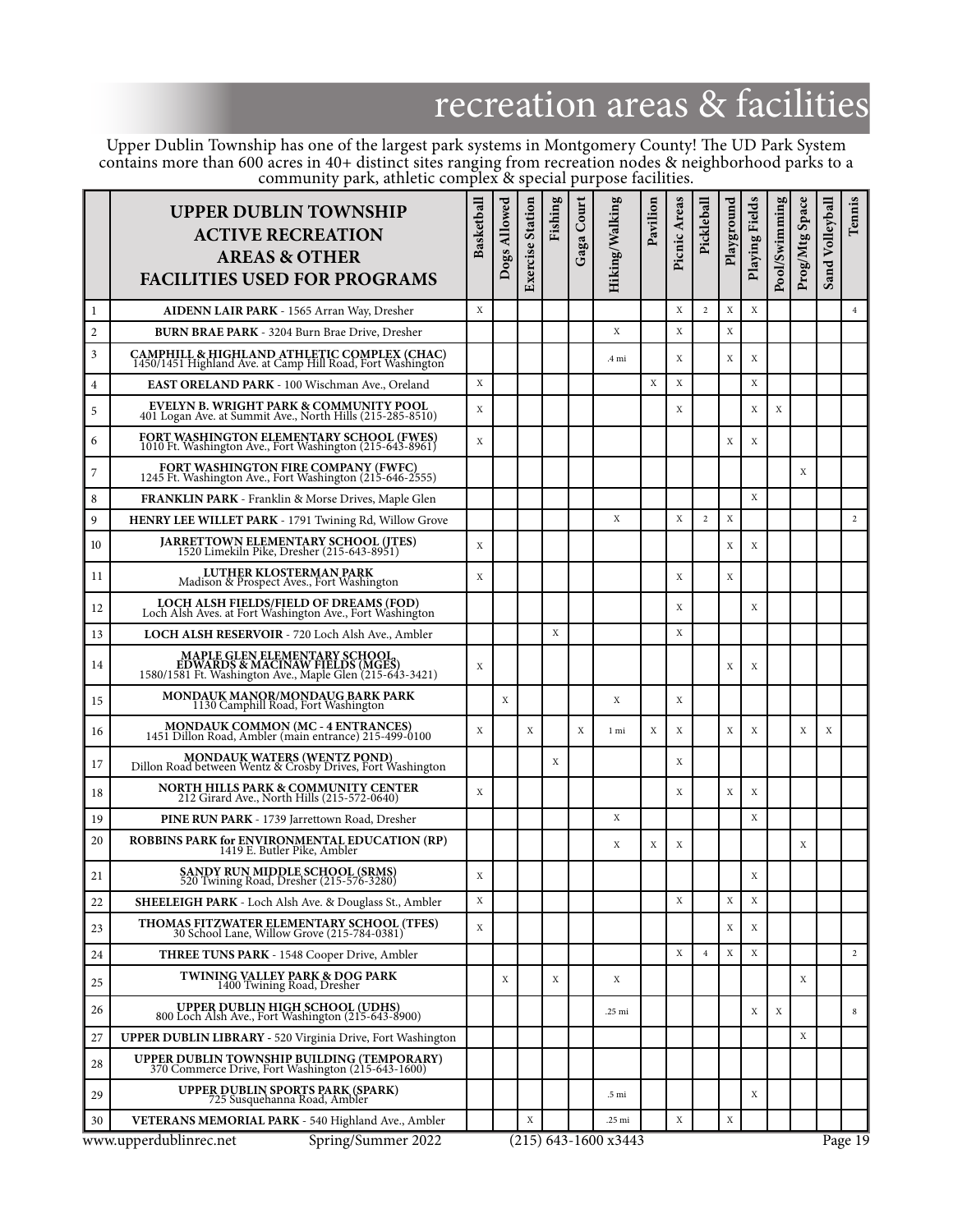## open space & trails updates

### 2022 Parks & Recreation Capital Improvement Projects

*The projects listed below are approved and funded as part of the 2022 Township Capital Budget. Funded by the UD Twp. Open Space Fund, the projects have no impact on taxes. When residential development occurs in the Township, \$1,500 per dwelling is contributed to the Fund. The money may be spent on the purchase and maintenance of open space, parks and recreation areas.* 

**Upper Dublin Township Community Pool** - Professional assessment of the Upper Dublin Community Pool Facility as well as the development of an improvement plan.

**Invasive Plants**- Continued removal & management of invasive plants throughout the UD park system, including use of selective herbicide applications and physical removal.

**Mondauk Common** - Regrading of the walking track; purchase & installation of security cameras

**Robbins Park** - Development of a redesign for a new entryway, parking lot and environmental center.

**Klosterman Park** - Resurfacing of basketball court.

**Trail Connections** - Construction of a trail from Twining Valley Park to the Willow Manor neighborhood via Sunny Willow Swim Club and trail from Mondauk Common to Maple Glen across Temple Sinai's frontage on Dillon Road and Limekiln Pike.



## Current Township Trails

UDP&R has created a trail guide for Upper Dublin's soft and hard surface trails. Surrounding communities' trails are also featured. Guides are available online at www.upperdublin.net.

| Park/Address/Connection                                                                                                  | <b>Trail Distance</b>   | <b>Trail Access Point(s)</b>                                        | <b>Surface Type</b> |  |
|--------------------------------------------------------------------------------------------------------------------------|-------------------------|---------------------------------------------------------------------|---------------------|--|
| Burn Brae Park<br>Burn Brae & East Bruce Drive, Dresher                                                                  | .39 miles               | Dundee Drive<br>Ayr Lane                                            | Soft                |  |
| Camphill & Highland Athletic Complex (CHAC)*<br>1450 Highland Avenue, Fort Washington<br>Connects to Camphill Road Trail | .4 mile loop            | CHAC parking lot                                                    | Hard                |  |
| Camphill Road Trail<br>Fort Washington<br>Susquehanna Road to Highland Avenue                                            | .76 miles               | Susquehanna Road & Camphill Road<br>Camphill Road & Highland Avenue | Hard                |  |
| Henry Lee Willet Park<br>Between Twining Road & Patricia Avenue, Willow Grove                                            | .3 miles                | <b>HLW Tennis Courts</b><br>Clarrige Drive                          | Soft                |  |
| Mondauk Common<br>1451 Dillon Road, Ambler                                                                               | 1 mile loop             | Dillon Road & Broad Street<br>parking lots                          | Limestone           |  |
| MonDaug Bark Park*<br>1130 Camphill Road, Fort Washington<br>Connects Cinnamon Drive to Camphill Road & Trail            | .44 miles               | Cinnamon Drive, Camphill Road,<br>MonDaug Bark Park parking lot     | Hard                |  |
| Pine Run Park<br>1739 Jarrettown Road, Dresher                                                                           | Multiple                | Jarrettown Road parking lot,<br>Arran Way                           | Soft                |  |
| Robbins Park<br>1419 E. Butler Pike, Ambler                                                                              | Multiple                | Beecham Drive, E. Casals Place,<br>Tennis Avenue, RP parking lot    | Soft/Hard           |  |
| Rose Valley Preserve<br>1624 Butler Pike, Ambler                                                                         | Multiple                | Hutchins Drive/Bell Lane,<br><b>Butler Pike</b>                     | Soft                |  |
| Twining Valley Park<br>1400 Twining Road, Dresher                                                                        | 5 miles<br>coming soon! | Twining Road parking lot                                            | Soft/Hard           |  |
| Upper Dublin Sports Park (SPARK)<br>725 Susquehanna Avenue, Fort Washington                                              | .5 mile loop            | SPARK parking lot<br>Fieldhouse                                     | Hard                |  |
| Veterans Memorial Park<br>540 Highland Avenue, Ambler                                                                    | .25 mile loop           | Veterans Park parking lot                                           | Hard                |  |

**Table Key:** *Hard = macadam or concrete surface; Soft = woodchips or dirt surface; \* = trail is a spur of the Camphill Road Trail*

Page 20 (215) 643-1600 x3443 Spring/Summer 2022 www.upperdublinrec.net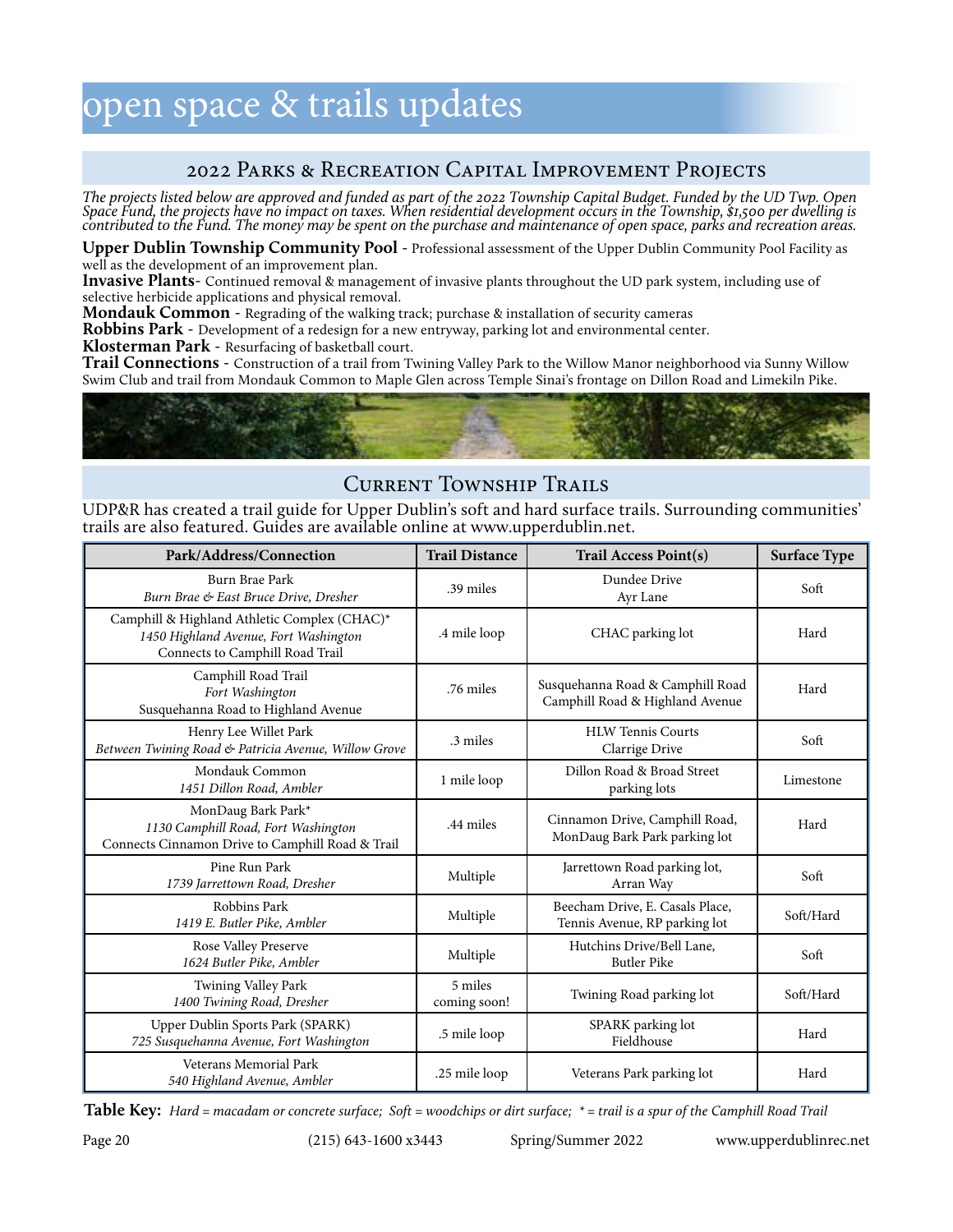## township information



**370 Commerce Drive Fort Washington, PA 19034 (215) 643-1600 Fax (215) 542-0797 www.upperdublin.net**

#### BOARD OF COMMISSIONERS

| Liz Ferry                                                               | Ward I |
|-------------------------------------------------------------------------|--------|
| Meredith Ferleger                                                       | Ward 2 |
| <b>Gary Scarpello</b>                                                   | Ward 3 |
| Ira S. Tackel (President)                                               | Ward 4 |
| Cheryl Knight                                                           | Ward 5 |
| <b>Alyson Fritzges</b>                                                  | Ward 6 |
| <b>Robert McGuckin (Vice President)</b>                                 | Ward 7 |
| лг. 1. м. <i>н. 1. с</i> т. 1<br>$\mathbf{r}$ $\mathbf{r}$ $\mathbf{r}$ |        |

**Kurt Ferguson Township Manager (as of July 5)**

*Please visit our website for a list of public meetings of the Board of Commissioners (BOC). All meetings/hear- ings will be held in person at the Upper Dublin Library. The public is welcome to attend. Meetings are also available to stream at www.upperdublin.net.*

## parks & recreation information

#### ADMINISTRATIVE & PROGRAM STAFF

**Director of Parks & Recreation** - Derek Durekax3239 **Assistant Director** - Tammy Echevarria  $x3241$ <br>**Recreation Coordinator** - Erin Timby  $x3242$ **Recreation Coordinator** - Erin Timby x3242<br>**Permit & Rental Specialist** - Linda Brink x3238 Permit & Rental Specialist - Linda Brink

*To email the above staff, use the first letter of the first name followed by the entire last name @upperdublin.net.*

**Customer Service Representatives (CSRs)** x3443 Alexis Limberakis • Geralyn Kerprich • Janice Smith *To email CSRs use prcsr@upperdublin.net.* 

#### PARKS MAINTENANCE STAFF

**Parks Superintendent** - Frank Isabella x3808 **Parks Foreman** - Ed Dearden **Natural Resources Manager** - Colleen Kenny **Special Projects Manager** - Andy Fowler **Parks Division Staff**: Bob Adams • Terry Friel • John Hummel • Michael LaMont • James Shields • Andrew Winkler **Robbins Park Caretaker** - Merlene Strunk

### SITEWATCH STAFF

 Ken Foster • Tom Meier • Bob Ozga Bob Mellor • Thomas Young • Colleen Tronoski

## FOR-PROFIT COMMERCIAL RENTALS Event Application based on the size of your event.

www.upperdublinrec.net Spring/Summer 2022 (215) 643-1600 x3443 Page 21 All for-profit commercial vendors require a permit to operate within an Upper Dublin Township park. These vendors include, but are not limited to, personal trainers (fitness & sports), sports leagues, recreation providers and dog trainers. Permits can be sought by contacting the UDP&R office.

## Build Pride in Your Parks

Partnership opportunities are available to individuals, service organizations, civic groups and/or businesses interested in continued improvement of the Township Park System and leisure programs for the community.

**Memorial & Commemorative Benches\* Park Clean-ups Boy Scout Eagle Projects/Girl Scout Gold Awards Program Volunteers Fundraising UD C.A.R.E.S volunteer events**

*\*Information available at www.upperdublin.net.*

### Facility Rentals

Planning a picnic, party or other social event? Pavilions, softball & baseball fields and volleyball & basketball courts are available for rental on a limited basis. Facility rentals are available at Mondauk Common, Robbins Park or SPARK. Call UDP&R at 215-643-1600 x3238 to reserve.

Groups interested in holding an event other than in these three Township parks would be an exception to Township rules and are considered on a case-bycase basis. In order for an event to be considered, quired. If approved by UDP&R, you may also be required to submit an Upper Dublin Township Large

### Frequently Called Numbers

| UDP&R Main Office | $(215)$ 643-1600 x3443 |
|-------------------|------------------------|
| UD Community Pool | $(215)$ 643-1600 x3236 |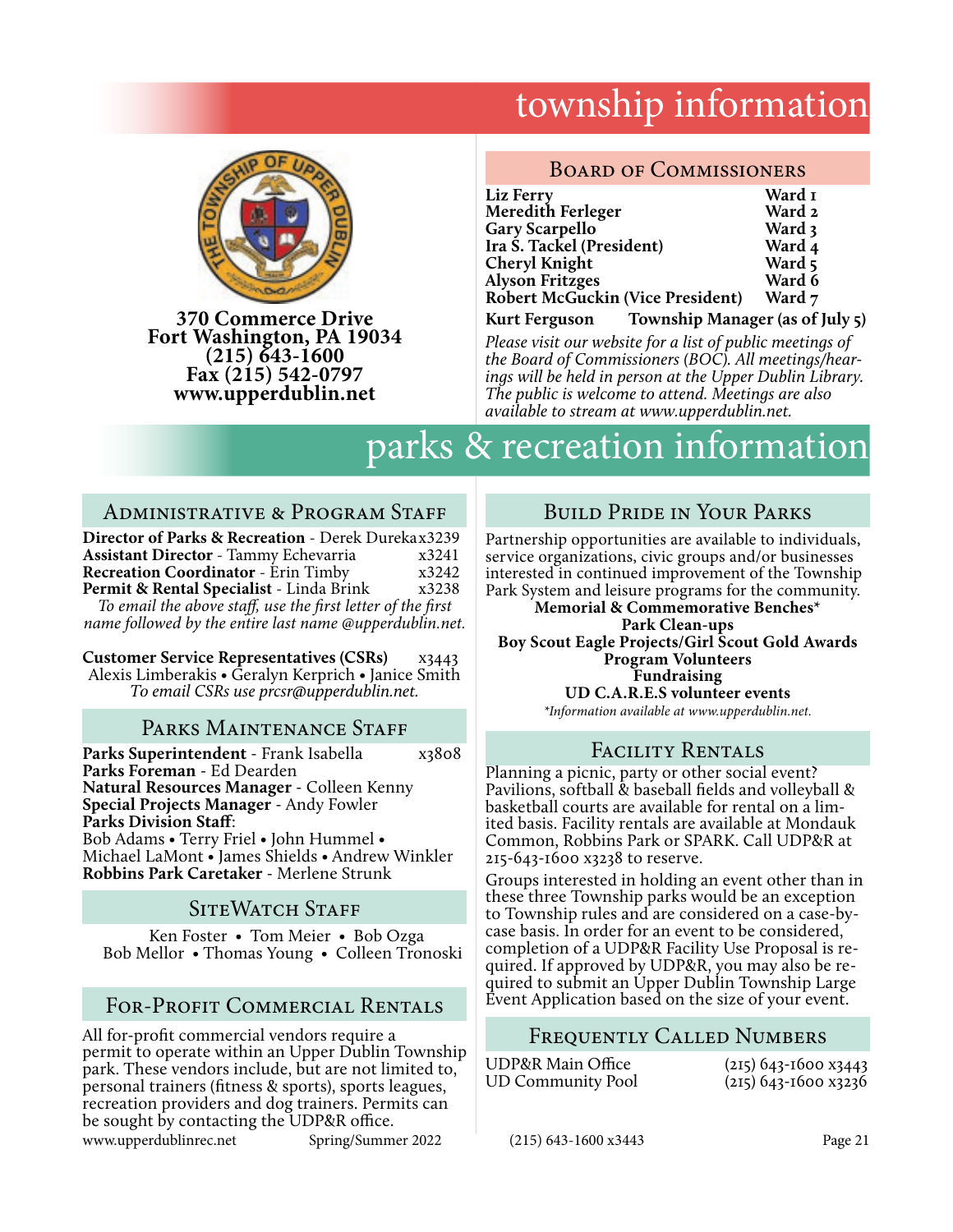## **community information**

## American Red Cross Blood Drive

On Friday, July 15 from 10:30 am to 3:30 pm, Upper Dublin Township is hosting American Red Cross Blood Drives at the Fort Washington Fire House (1245 Fort Washington Ave. Fort Washington). For an appoint- ment, please visit www.redcrossblood.org.

## Upper Dublin Memory Garden

Be a part of a special Memory Garden in Veteran's Memorial Park at Highland Ave. and Farm Lane! The purpose of this garden is to honor the lives of family, friends and loved ones. The site is a quiet place to visit - to walk or sit in peaceful surroundings, enjoy the outdoors and reflect. The Memory Garden includes a variety of trees and shrubs, benches, engraved pavers and artwork/sculpture. You can help and support this effort by making a financial contribution, volunteering time to help sustain this special place or by purchasing an inscribed memorial brick. Visit www.upperdublin.net to download the Donations to Parks form.

### Maple Glen Garden Club

Thank You to the Maple Glen Garden Club for their continued support in helping maintain the Memory Garden at Veterans Memorial Park on Highland Avenue. Without the Garden Club's seasonal weeding, planting and upkeep, the Memory Garden would not look as beautiful as it does throughout the year.

## Upper Dublin Business Directory

Promote your local business to our citizens and region by registering on the Upper Dublin Township Business Directory. Business owners can register and customize their page. Contact Rebecca Lohoefer, Communications Coordinator, at rlohoefer@upperdublin.net or  $(215)$  643-1600 x3221 with any questions.

## READYNOTIFYPA & SMART911.COM

**ReadyNotifyPA** is a system that helps local officials in Southeastern Pennsylvania send emergency text alerts and other important notifications to you quickly. Visit www.readynotifypa.org/ for more information and to register. **Smart911.com,** powered by MontCo Department of Public Safety is now available! Create your FREE profile at www.Smart911.com to add info you want responders to know in an emergency when you call 911.

## **hold harmless**

#### **Notes:**

- Registrations are only accepted with full payment and as space permits.
- For complete registration, payment and cancellation information, please see page 23.
- Receipts are not mailed. Please do not expect a reminder phone call.
- No News is Good News! Report to the program as scheduled unless you are contacted by UDP&R because the program is full, canceled or there is a change in program infromation.
- Parents, if your child is the participant, please check-in your child with the instructor on the first day.

#### **Hold Harmless Agreement:**

Any participant and/or guardian, in consideration for the Township of Upper Dublin through its Department of Parks & Recreation providing facilities, instruction, transportation and supervision in activity for which he has registered does hereby:

- 1. Agree to assume all risks and responsibilities of possible damage or injury involved through participation in said activity. I understand I am to furinish my own insurance in case of injury.
- 2. Request permission to participate in the activity with full knowledge that the said activity could result in damage or injury to me.
- 3. Agree to furnish a certified birth certificate or proof of birth of the registered names upon request by UDP&R.
- 4. Agree to indemnify and hold harmless the Township, its department and agents from liability for personal injury or property damage resulting from my participation in said activity.
- 5. Waive the right to dispute all proper charges once he/she/they have registered and/or participated in the UDP&R program, trip, special event for which registration is received.
- 6. Agree to reimburse Upper Dublin Township for any and all fees incurred for wrongfully disputing a credit charge.
- 7. Agree to allow Upper Dublin Township to use any photos taken at an activity for future Township publications.

Page 22 (215) 643-1600 x3443 Spring/Summer 2022 www.upperdublinrec.net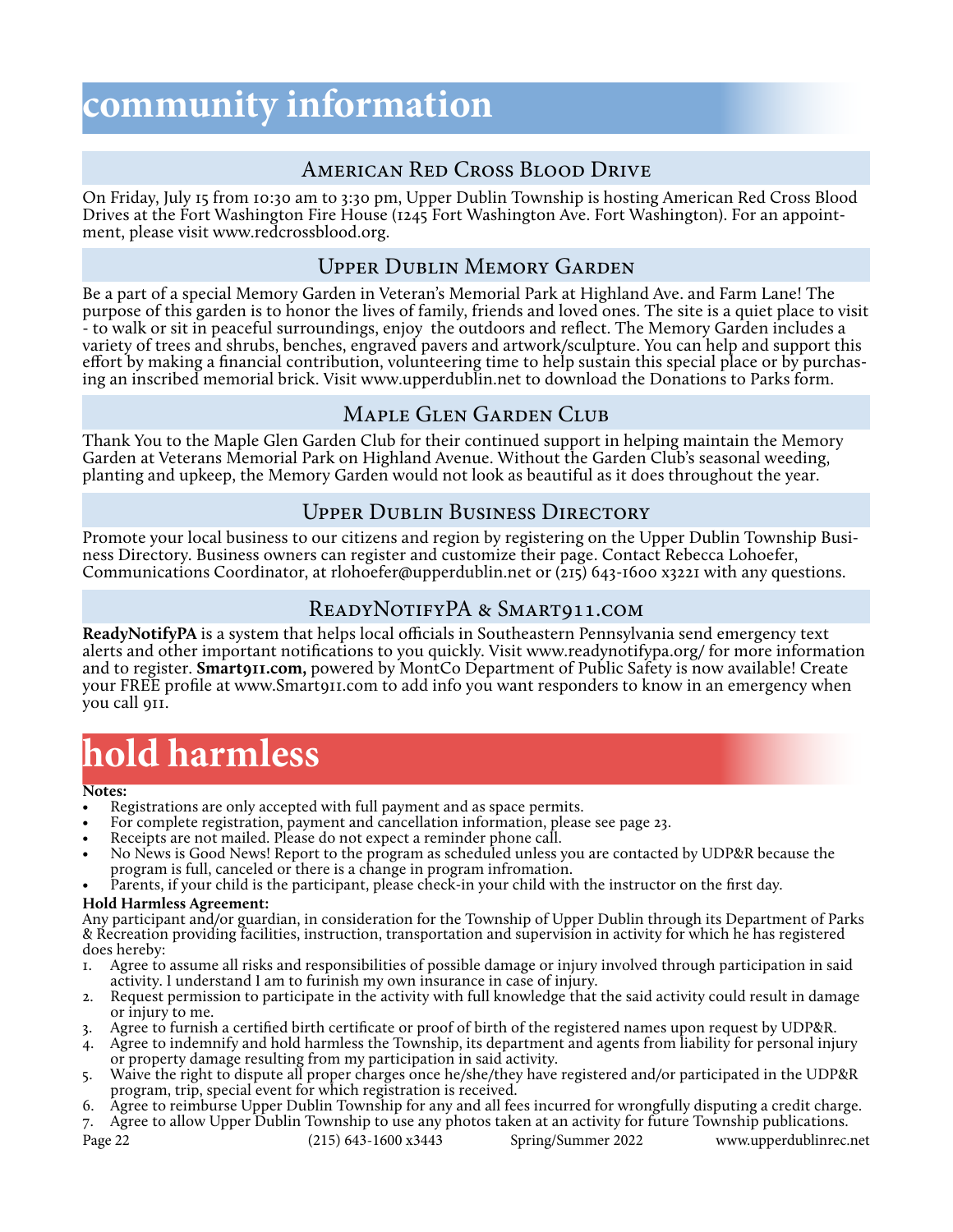## **program registration**

## Three Easy Ways to Register!\*

- **1. Online** at www.upperdublinrec.net 24/7
- **2. Call** the UDP&R office 215-643-1600 x3443 weekdays from 8:00 am to 4:30 pm
- **3. In-Person** at the main desk at 370 Commerce Drive weekdays from 8:00 am to 4:30 pm

#### *\*Exceptions to the above options include:*

*Upper Dublin Triathlon/Duathlon/Aquabike - must register at www.runsignup.com Upper Dublin Rush Hour Run - must register at www.runtheday.com GG eSports Leagues - must register at https://app.ggleagues.com/organization/upper-dublin*



Hold Harmless forms are required for participation in programs. These forms are a contract of understanding between you and UDP&R. We cannot process a registration without the signed form. All program dates are subject to change. Participants must provide their own medical insurance.

## Cancellation, Transfer & Refund Policy

Unless a special cancellation policy is stated, the following will apply:

- UDP&R reserves the right to cancel any program, trip or activity due to insufficient registration. A full refund will be issued.
- Inclement weather may prompt cancellation. Check www.upperdublinrec.net and Facebook for info. You will also receive an email. Sessions are made up at another date, if possible.
- Cancellations by email, voicemail or by speaking to someone in the UDP&R office are accepted.
- If your status in a program changes, contact UDP&R immediately to document the change.
- Please note a \$10 per person per session administrative fee is deducted from any refund issued.
- for TICKETS-ONLY SERVICES, refunds are **not** possible once UDP&R has ordered tickets. • for PROGRAMS & SPECIAL EVENTS, transfer
- before the close of business at least one week prior is without penalty *if no refund is involved.*  Cancellation before the close of business at least one week prior to the registration deadline is without penalty. Cancellation or transfer after the registration deadline is handled on a caseby-case basis. Refunds are not possible once UDP&R has confirmed instructors.
- for TRIPS, cancellation 30+ days before a trip is a full refund minus \$10 administrative fee. Cancellation less than 30 days before a trip is without penalty (minus \$10 admin fee) ONLY IF the seat(s) is (are) resold. Refunds are not possible for a non-resold seat(s) or for "no shows" on trip day or after the close of business on the business day before.

#### **COVID-19 Safety Protocols**

UDP&R follows the CDC guidelines and recommendations. If you have any questions, please contact us at 215-643-1600 x3443.



**Don't Be Disappointed!** Register at least one week prior to the start date. UDP&R sets dates at which a "go/no go" decision must be made. If a sufficient number of registrants are not reached by that point, the program may be cancelled by UDP&R.

## Resident or Non-Resident?

A "resident" is anyone whose legal address is a residential property located within Upper Dublin Township. All others will be charged the NR surcharge, regardless of who registers for the activity. *"R" is the resident fee and "NR" is the non-resident fee.*

**PLEASE NOTE:** A \*\$10 per person per session administrative fee is deducted from any refund issued. \*Fee may vary by program.

www.upperdublinrec.net Spring/Summer 2022 (215) 643-1600 x3443 Page 23